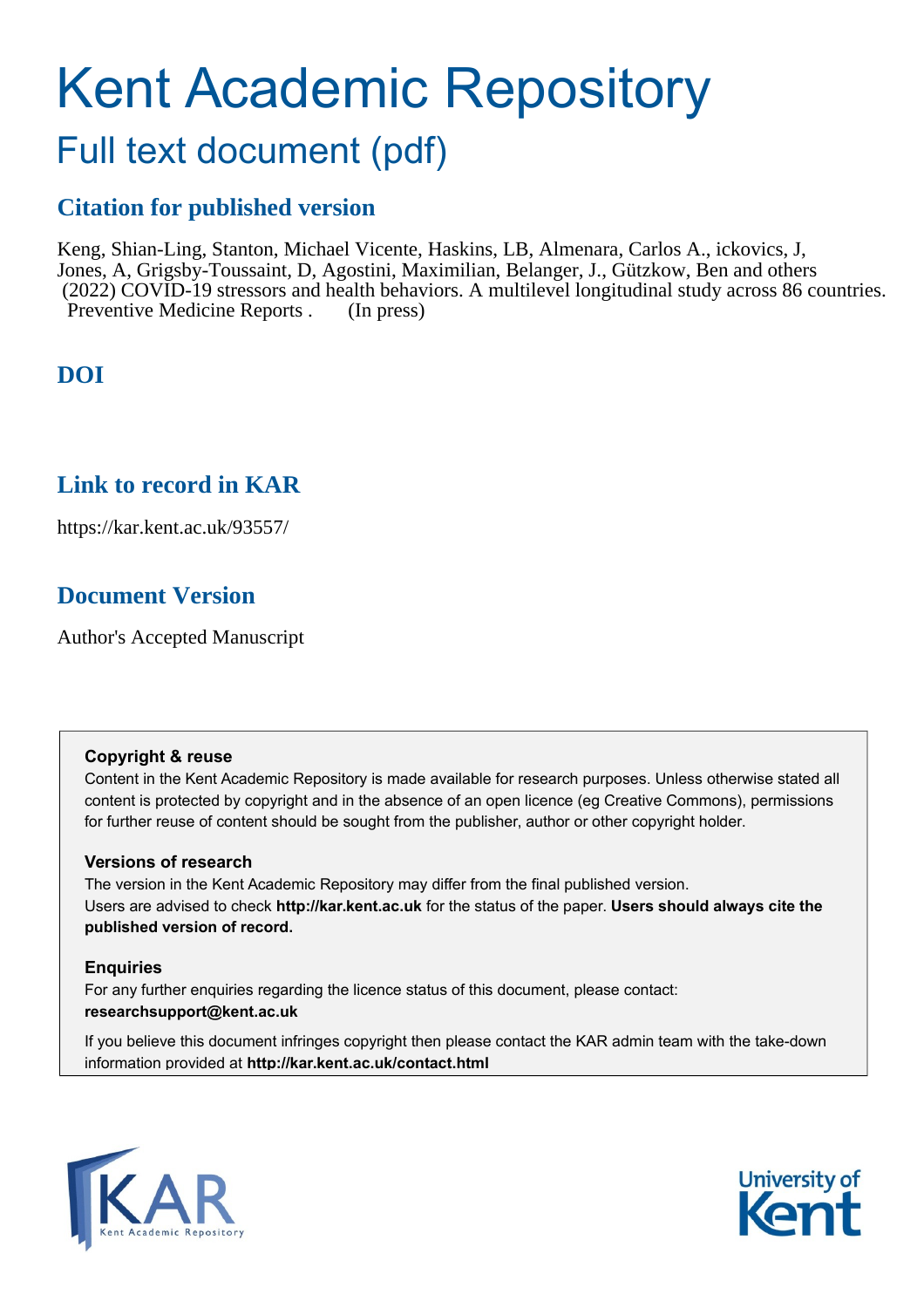

Heriot-Watt University Research Gateway

### **COVID-19 Stressors and Health Behaviors: A Multilevel Longitudinal Study across 86 Countries**

#### **Citation for published version:**

Keng, S-L, Stanton, MV, Haskins, LB, Almenara, CA, Ickovics, J, Jones, A, Grigsby-Toussaint, D, Agostini, M, Bélanger, JJ, Gutzkow, B, Kreienkamp, J, Lemay, EP, vanDellen, MR, Abakoumkin, G, Khaiyom, JHA, Ahmedi, V, Akkas, H, Atta, M, Bagci, SC, Basel, S, Kida, EB, Bernardo, ABI, Buttrick, NR, Chobthamkit, P, Choi, H-S, Cristea, M, Csaba, S, Damnjanovi, K, Danyliuk, I, Dash, A, Di Santo, D, Douglas, KM, Enea, V, Faller, DG, Fitzsimons, GJ, Gheorghiu, A, Gómez, Á, Hamaidia, A, Han, Q, Helmy, M, Hudiyana, J, Jeronimus, BF, Jiang, D-Y, Jovanovi, V, Kamenov, Ž, Kende, A, Kieu, TTT, Koç, Y, Kovyazina, K, Kozytska, I, Krause, J, Kruglanski, AW, Kurapov, A, Kutlaca, M, Lantos, NA, Lesmana, CBJ, Louis, WR, Lueders, A, Maj, M, Malik, NI, Martinez, AP, McCabe, KO, Mehuli, J, Milla, MN, Mohammed, I, Molinario, E, Moyano, M, Muhammad, H, Mula, S, Muluk, H, Myroniuk, S, Najafi, R, Nisa, CF, Nyúl, B, O'Keefe, PA, Olivas Osuna, JJ, Osin, EN, Park, J, Pica, G, Pierro, A, Rees, JH, Reitsema, A-M, Resta, E, Rullo, M, Ryan, MK, Samekin, A, Santtila, P, Sasin, E, Schumpe, BM, Selim, HA, Stroebe, W, Sutton, RM, Tseliou, E, Utsugi, A, van Breen, JA, van Lissa, CJ, Vázquez, A, Wollast, R, Yeung, VW-L, Zand, S, Žeželj, IL, Zheng, B, Zick, A, Zúñiga, C & Leander, NP 2022, 'COVID-19 Stressors and Health Behaviors: A Multilevel Longitudinal Study across 86 Countries', Preventive Medicine Reports.

**Link:** [Link to publication record in Heriot-Watt Research Portal](https://researchportal.hw.ac.uk/en/publications/4273eabb-e3b6-4fe7-b720-f69c684b3d24)

#### **Document Version:**

Peer reviewed version

**Published In:** Preventive Medicine Reports

#### **Publisher Rights Statement:**

This is a pre-copyedited, author-produced version of an article accepted for publication in Preventive Medicine Reports following peer review. The version of record will be available online at: https://www.journals.elsevier.com/preventive-medicine-reports

#### **General rights**

Copyright for the publications made accessible via Heriot-Watt Research Portal is retained by the author(s) and / or other copyright owners and it is a condition of accessing these publications that users recognise and abide by the legal requirements associated with these rights.

#### **Take down policy**

Heriot-Watt University has made every reasonable effort to ensure that the content in Heriot-Watt Research Portal complies with UK legislation. If you believe that the public display of this file breaches copyright please contact open.access@hw.ac.uk providing details, and we will remove access to the work immediately and investigate your claim.

Download date: 11. Mar. 2022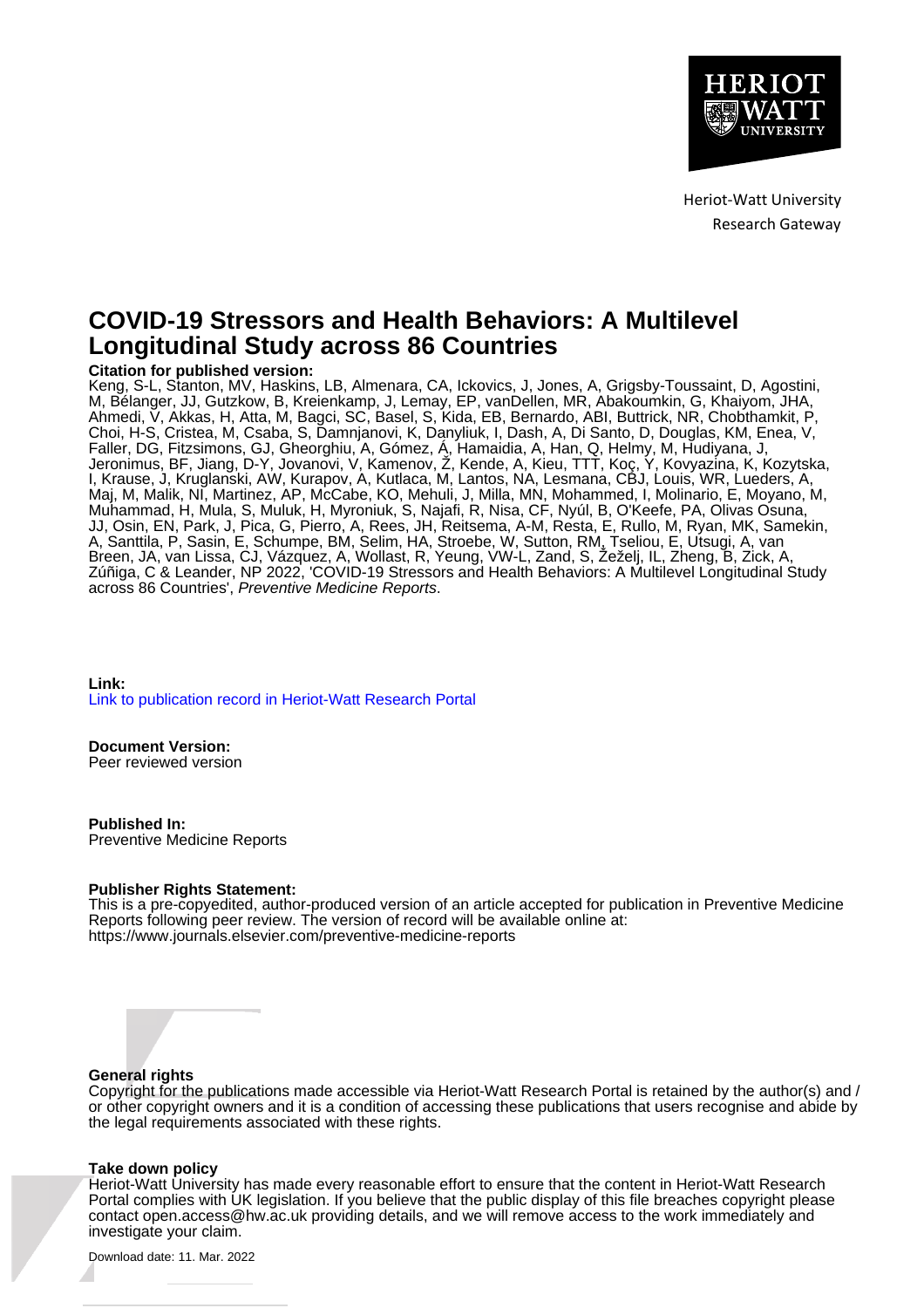| $\mathbf 1$<br>$\overline{2}$<br>3<br>$\overline{\mathbf{4}}$                                                                                                                                                            |                                                                                                                                                                                                                                                                                                                                                                                                                                                                                                                                                                                                                                                                                                                                                                                                                                                                                                                                                                                                                                                                                                                                                                                                                                                                                                                                                                                                                                                                                                                                                                                                                                                                                                                                                                                                                                                                                                                                                                                                                                                                                                                                                                                                                                                                                                                                                                                                                                                                                                                                                                                                                                                                                                                                                                                                                                                                                                                                                                                                                                                                                                                                                                                                                                                                                                                                                                                                                                                                                                                                                                                                    |
|--------------------------------------------------------------------------------------------------------------------------------------------------------------------------------------------------------------------------|----------------------------------------------------------------------------------------------------------------------------------------------------------------------------------------------------------------------------------------------------------------------------------------------------------------------------------------------------------------------------------------------------------------------------------------------------------------------------------------------------------------------------------------------------------------------------------------------------------------------------------------------------------------------------------------------------------------------------------------------------------------------------------------------------------------------------------------------------------------------------------------------------------------------------------------------------------------------------------------------------------------------------------------------------------------------------------------------------------------------------------------------------------------------------------------------------------------------------------------------------------------------------------------------------------------------------------------------------------------------------------------------------------------------------------------------------------------------------------------------------------------------------------------------------------------------------------------------------------------------------------------------------------------------------------------------------------------------------------------------------------------------------------------------------------------------------------------------------------------------------------------------------------------------------------------------------------------------------------------------------------------------------------------------------------------------------------------------------------------------------------------------------------------------------------------------------------------------------------------------------------------------------------------------------------------------------------------------------------------------------------------------------------------------------------------------------------------------------------------------------------------------------------------------------------------------------------------------------------------------------------------------------------------------------------------------------------------------------------------------------------------------------------------------------------------------------------------------------------------------------------------------------------------------------------------------------------------------------------------------------------------------------------------------------------------------------------------------------------------------------------------------------------------------------------------------------------------------------------------------------------------------------------------------------------------------------------------------------------------------------------------------------------------------------------------------------------------------------------------------------------------------------------------------------------------------------------------------------|
| 5                                                                                                                                                                                                                        | <b>COVID-19 Stressors and Health Behaviors: A Multilevel Longitudinal Study across 86</b>                                                                                                                                                                                                                                                                                                                                                                                                                                                                                                                                                                                                                                                                                                                                                                                                                                                                                                                                                                                                                                                                                                                                                                                                                                                                                                                                                                                                                                                                                                                                                                                                                                                                                                                                                                                                                                                                                                                                                                                                                                                                                                                                                                                                                                                                                                                                                                                                                                                                                                                                                                                                                                                                                                                                                                                                                                                                                                                                                                                                                                                                                                                                                                                                                                                                                                                                                                                                                                                                                                          |
| 6                                                                                                                                                                                                                        | <b>Countries</b>                                                                                                                                                                                                                                                                                                                                                                                                                                                                                                                                                                                                                                                                                                                                                                                                                                                                                                                                                                                                                                                                                                                                                                                                                                                                                                                                                                                                                                                                                                                                                                                                                                                                                                                                                                                                                                                                                                                                                                                                                                                                                                                                                                                                                                                                                                                                                                                                                                                                                                                                                                                                                                                                                                                                                                                                                                                                                                                                                                                                                                                                                                                                                                                                                                                                                                                                                                                                                                                                                                                                                                                   |
| $\overline{7}$<br>$\, 8$<br>$\overline{9}$<br>10<br>11<br>12<br>13<br>14<br>15<br>16<br>17<br>18<br>19<br>20<br>21<br>22<br>23<br>24<br>25<br>26<br>27<br>28<br>29<br>30<br>31<br>32<br>33<br>34<br>35<br>36<br>37<br>38 | Shian-Ling Keng <sup>1*</sup> , Michael V. Stanton <sup>2*</sup> , LeeAnn B. Haskins <sup>3</sup> , Carlos A. Almenara <sup>4</sup> ,<br>Jeannette Ickovics <sup>5</sup> , Antwan Jones <sup>6</sup> , Diana Grigsby-Toussaint <sup>7</sup> , Maximilian Agostini <sup>8</sup> ,<br>Jocelyn J. Bélanger <sup>9</sup> , Ben Gützkow <sup>8</sup> , Jannis Kreienkamp <sup>8</sup> , Edward P. Lemay, Jr. <sup>8</sup> , Michelle<br>R. vanDellen <sup>3</sup> , Georgios Abakoumkin <sup>10</sup> , Jamilah Hanum Abdul Khaiyom <sup>11</sup> , Vjollca<br>Ahmedi <sup>12</sup> , Handan Akkas <sup>13</sup> , Mohsin Atta <sup>14</sup> , Sabahat Cigdem Bagci <sup>15</sup> , Sima Basel <sup>9</sup> , Edona<br>Berisha Kida <sup>12</sup> , Allan B. I. Bernardo <sup>16</sup> , Nicholas R. Buttrick <sup>17</sup> , Phatthanakit Chobthamkit <sup>18</sup> ,<br>Hoon-Seok Choi <sup>19</sup> , Mioara Cristea <sup>20</sup> , Sára Csaba <sup>21</sup> , Kaja Damnjanovic <sup>22</sup> , Ivan Danyliuk <sup>23</sup> ,<br>Arobindu Dash <sup>24</sup> , Daniela Di Santo <sup>25</sup> , Karen M. Douglas <sup>26</sup> , Violeta Enea <sup>27</sup> , Daiane G. Faller <sup>9</sup> ,<br>Gavan Fitzsimons <sup>28</sup> , Alexandra Gheorghiu <sup>10</sup> , Ángel Gómez <sup>29</sup> , Ali Hamaidia <sup>30</sup> , Qing Han <sup>31</sup> ,<br>Mai Helmy <sup>32</sup> , Joevarian Hudiyana <sup>33</sup> , Bertus F. Jeronimus <sup>8</sup> , Ding-Yu Jiang <sup>34</sup> , Veljko<br>Jovanović <sup>35</sup> , Željka Kamenov <sup>36</sup> , Anna Kende <sup>21</sup> , Tra Thi Thanh Kieu <sup>37</sup> , Yasin Koc <sup>8</sup> , Kamila<br>Kovyazina <sup>38</sup> , Inna Kozytska <sup>23</sup> , Joshua Krause <sup>8</sup> , Arie W. Kruglanski <sup>39</sup> , Anton Kurapov <sup>23</sup> ,<br>Maja Kutlaca <sup>40</sup> , Nóra Anna Lantos <sup>21</sup> , Cokorda Bagus Jaya Lesmana <sup>41</sup> , Winnifred R. Louis <sup>42</sup> ,<br>Adrian Lueders <sup>43</sup> , Marta Maj Maj <sup>44</sup> , Najma Iqbal Malik <sup>14</sup> , Anton Martinez <sup>45</sup> , Kira O.<br>McCabe <sup>46</sup> , Jasmina Mehulić <sup>36</sup> , Mirra Noor Milla <sup>33</sup> , Idris Mohammed <sup>47</sup> , Erica Molinario <sup>39</sup> ,<br>Manuel Moyano <sup>48</sup> , Hayat Muhammad <sup>49</sup> , Silvana Mula <sup>25</sup> , Hamdi Muluk <sup>33</sup> , Solomiia<br>Myroniuk <sup>8</sup> , Reza Najafi <sup>50</sup> , Claudia F. Nisa <sup>9</sup> , Boglárka Nyúl <sup>21</sup> , Paul A. O'Keefe <sup>1</sup> , Jose Javier<br>Olivas Osuna <sup>29</sup> , Evgeny N. Osin <sup>51</sup> , Joonha Park <sup>52</sup> , Gennaro Pica <sup>53</sup> , Antonio Pierro <sup>25</sup> , Jonas<br>Rees <sup>54</sup> , Anne Margit Reitsema <sup>8</sup> , Elena Resta <sup>25</sup> , Marika Rullo <sup>55</sup> , Michelle K. Ryan <sup>56</sup> , Adil<br>Samekin <sup>57</sup> , Pekka Santtila <sup>58</sup> , Edyta M. Sasin <sup>9</sup> , Birga M. Schumpe <sup>9</sup> , Heyla A. Selim <sup>59</sup> ,<br>Wolfgang Stroebe <sup>8</sup> , Robbie M. Sutton <sup>26</sup> , Eleftheria Tseliou <sup>10</sup> , Akira Utsugi <sup>60</sup> , Jolien Anne<br>van Breen <sup>61</sup> , Caspar J. Van Lissa <sup>62</sup> , Kees Van Veen <sup>8</sup> , Alexandra Vázquez <sup>29</sup> , Robin Wollast <sup>43</sup> ,<br>Victoria Wai-lan Yeung <sup>63</sup> , Somayeh Zand <sup>50</sup> , Iris Lav Žeželj <sup>22</sup> , Bang Zheng <sup>64</sup> , Andreas Zick <sup>54</sup> ,<br>Claudia Zúñiga <sup>65</sup> & N. Pontus Leander <sup>66</sup> |
|                                                                                                                                                                                                                          |                                                                                                                                                                                                                                                                                                                                                                                                                                                                                                                                                                                                                                                                                                                                                                                                                                                                                                                                                                                                                                                                                                                                                                                                                                                                                                                                                                                                                                                                                                                                                                                                                                                                                                                                                                                                                                                                                                                                                                                                                                                                                                                                                                                                                                                                                                                                                                                                                                                                                                                                                                                                                                                                                                                                                                                                                                                                                                                                                                                                                                                                                                                                                                                                                                                                                                                                                                                                                                                                                                                                                                                                    |

- 39 <sup>1</sup>Monash University Malaysia (Former Affiliation: Yale-NUS College, Singapore).
- <sup>2</sup>California State University, East Bay, USA. <sup>3</sup>University of Georgia, USA. <sup>4</sup>Universidad
- 41 Peruana de Ciencias Aplicadas, Peru. <sup>5</sup>Yale University, USA. <sup>6</sup>The George Washington
- 42 University, USA. <sup>7</sup>Brown University, USA. <sup>8</sup>University of Groningen, the Netherlands.
- <sup>9</sup> 43 Department of Psychology, New York University Abu Dhabi, PO BOX 129188, Saadiyat
- Island, UAE. <sup>10</sup>University of Thessaly, Volos, Greece. <sup>11</sup>International Islamic University
- 45 Malaysia, Gombak, Malaysia. <sup>12</sup>University of Pristina, Pristina, Kosovo. <sup>13</sup>Ankara Science
- 46 University, Ankara, Turkey. <sup>14</sup>University of Sargodha, Sargodha, Pakistan. <sup>15</sup>Sabanci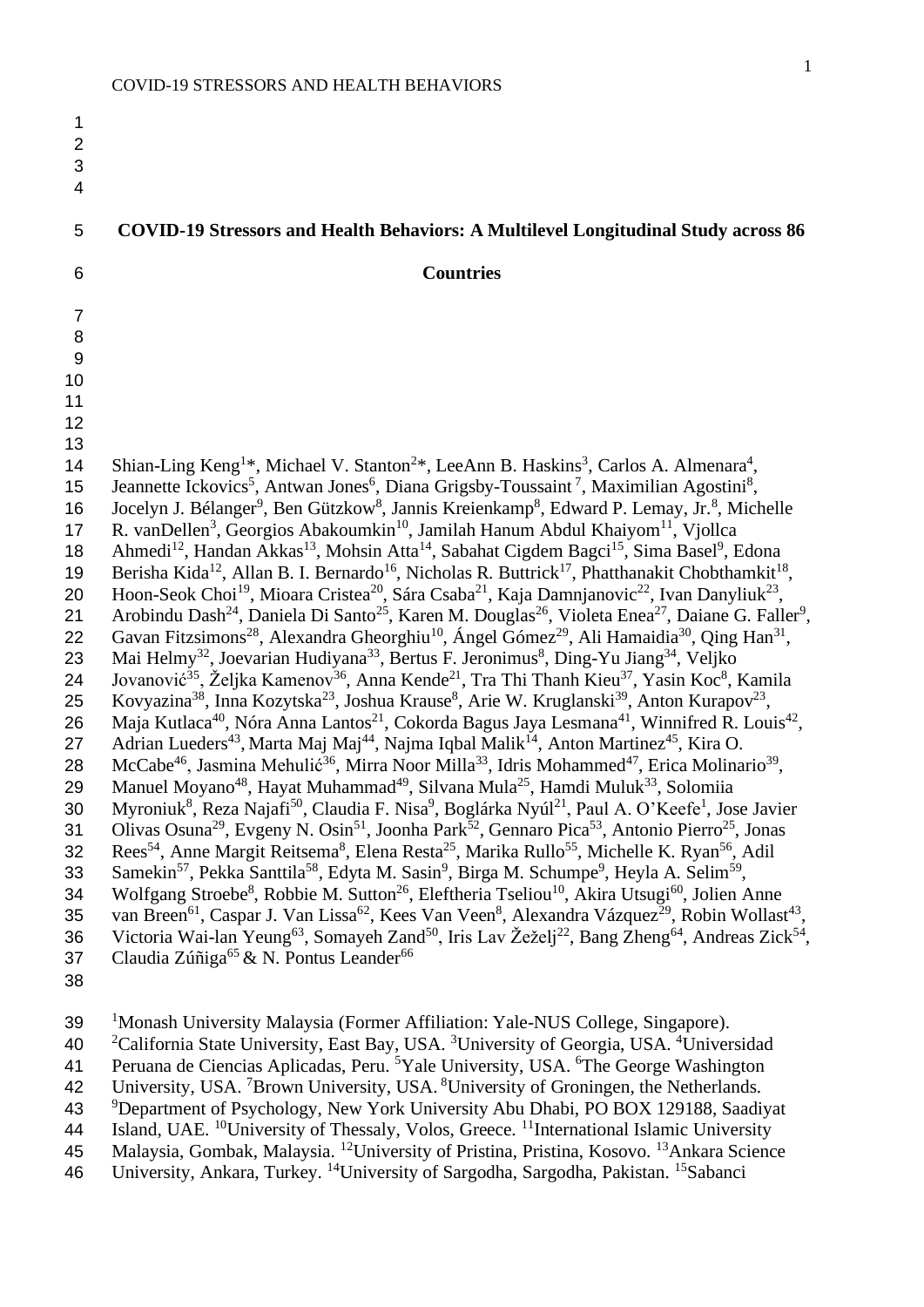47 University, Istanbul, Turkey. <sup>16</sup>De La Salle University, Manila, Philippines. <sup>17</sup> University of 48 Virginia, Charlottesville, USA. <sup>18</sup> Thammasat University, Bangkok, Thailand. <sup>19</sup>Sungkyunkwan University, Seoul, South Korea. <sup>20</sup> 49 Heriot Watt University, Edinburgh, 50 Scotland. <sup>21</sup>Eötvös Loránd University (ELTE), Budapest, Hungary. <sup>22</sup>University of Belgrade, 51 Belgrade, Serbia. <sup>23</sup> Taras Shevchenko National University of Kyiv, Kiev, Ukraine.  $2^{24}$ Leuphana University Luneburg, Lüneburg, Germany. <sup>25</sup> Sapienza University of Rome, 53 Rome, Italy. <sup>26</sup>University of Kent, Canterbury, UK. <sup>27</sup> Alexandru Ioan Cuza University of Iasi, Iasi, Romania. <sup>28</sup>Duke University, Durham, USA. <sup>29</sup>Universidad Nacional de Educación a 55 Distancia (UNED), Madrid, Spain. <sup>30</sup>University Setif 2, Sétif, Algeria. <sup>31</sup>University of Bristol,  $B$ ristol, UK.  $32$ Menoufia University, Al Minufiyah, Egypt.  $33$ Universitas Indonesia, Depok, 57 Indonesia. <sup>34</sup>National Chung-Cheng University, Chiayi, Taiwan. <sup>35</sup>University of Novi Sad, 58 Novi Sad, Serbia. <sup>36</sup>University of Zagreb, Zagreb, Croatia. <sup>37</sup>HCMC University of Education, 59 Ho Chi Minh City, Vietnam. <sup>38</sup>Independent Researcher, Nur-Sultan, Kazakhstan. <sup>39</sup> University of Maryland, College Park, USA. <sup>40</sup>Durham University, Durham, UK. <sup>41</sup>Udayana University, 61 Denpasar, Indonesia. <sup>42</sup>University of Queensland, Brisbane, Australia. <sup>43</sup>Université Clermont-62 Auvergne, Clermont-Ferrand, France. <sup>44</sup> Jagiellonian University, Kraków, Poland. 63 <sup>45</sup>University of Sheffield, Sheffield, UK. <sup>46</sup>Vanderbilt University, Nashville, USA. <sup>47</sup>Usmanu 64 Danfodiyo University Sokoto, Sokoto, Nigeria. <sup>48</sup> University of Cordoba, Córdoba, Spain. 65 <sup>49</sup>University of Peshawar, Peshawar, Pakistan. <sup>50</sup>Islamic Azad University, Rasht Branch, 66 Rasht, Iran. <sup>51</sup> National Research University Higher School of Economics, Moscow, Russia. 67 <sup>52</sup>NUCB Business School, Nagoya, Japan. <sup>53</sup>University of Camerino, Camerino, Italy.  $54$ University of Bielefeld, Bielefeld, Germany.  $55$ University of Siena, Siena, Italy. 69 <sup>56</sup>University of Exeter, Exeter, UK.<sup>57</sup>International Islamic Academy of Uzbekistan, 70 Tashkent, Uzbekistan. <sup>58</sup>New York University Shanghai, Shanghai, China. <sup>59</sup>King Saud 71 University, Riyadh, Saudi Arabia. <sup>60</sup>Nagoya University, Nagoya, Japan. <sup>61</sup> Leiden University, 72 Leiden, The Netherlands. <sup>62</sup>Utrecht University, Utrecht, The Netherlands. <sup>63</sup>Lingnan

- 73 University, Tuen Mun, Hong Kong. <sup>64</sup>Imperial College London, London, UK. <sup>65</sup>Universidad 74 de Chile, Santiago, Chile. <sup>66</sup>Wayne State University
- 75
- 76 **\***Shian-Ling Keng and Michael Stanton are co-first authors on this paper.
- 77 Corresponding Author: Shian-Ling Keng, Monash University Malaysia, Jalan Lagoon
- 78 Selatan, Bandar Sunway, 47500 Subang Jaya, Selangor; E-mail: [keng.sl@monash.edu;](mailto:keng.sl@monash.edu)
- 79 Phone: +603-55145612
- 80
- 81
- 82
- 83 Word Count (Abstract): 246 words
- 84 Word Count (Manuscript): 3500 words
- 85
- 86
- 87
- 
- 88
- 89
- 90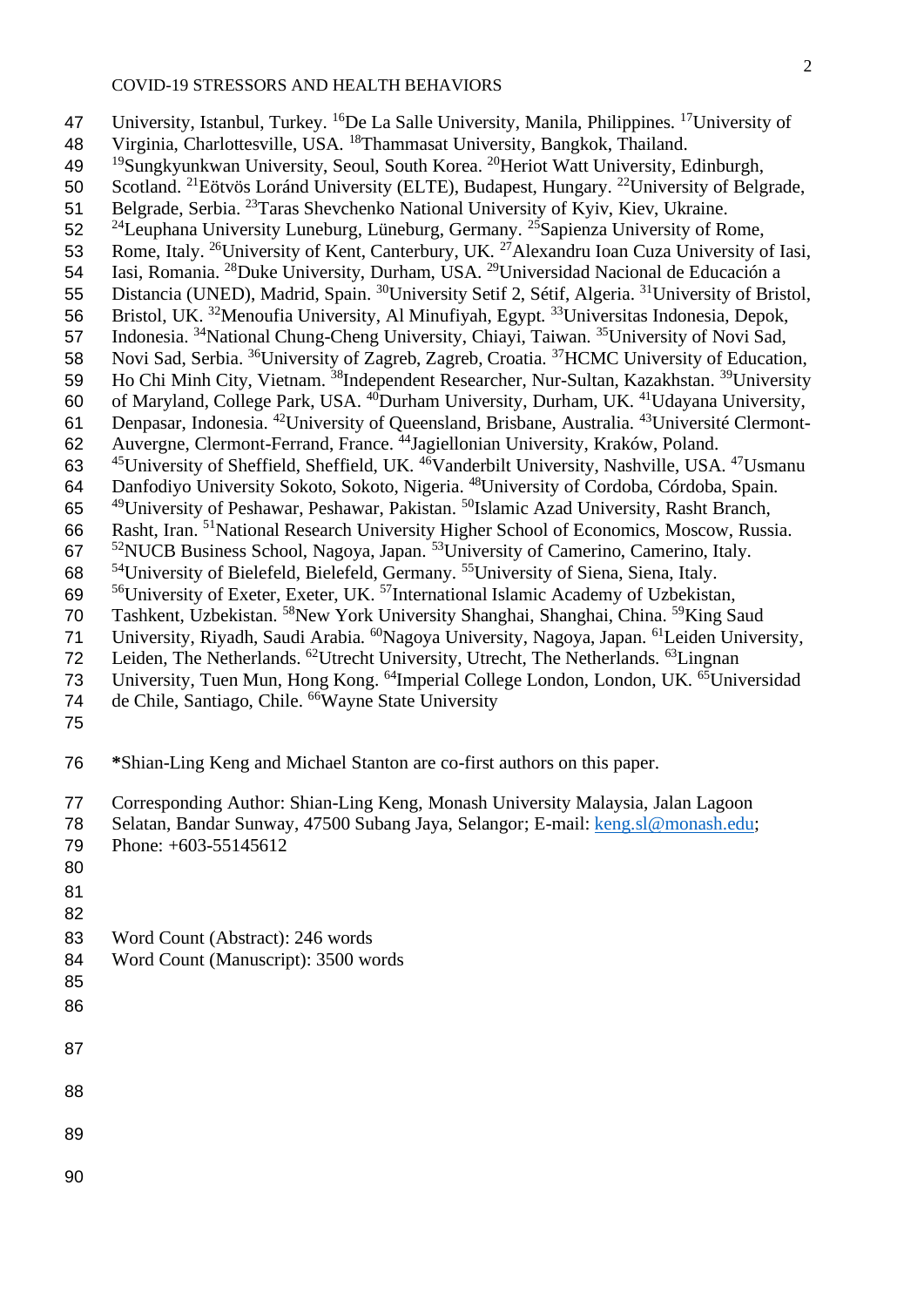#### **Abstract**

 Anxiety associated with the COVID-19 pandemic and home confinement has been associated with adverse health behaviors, such as unhealthy eating, smoking, and drinking. However, most studies have been limited by regional sampling, which precludes the examination of behavioral consequences associated with the pandemic at a global level. Further, few studies operationalized pandemic-related stressors to enable the investigation of the impact of different types of stressors on health outcomes. This study examined the association between perceived risk of COVID-19 infection and economic burden of COVID- 19 with health-promoting and health-damaging behaviors using data from the PsyCorona Study: an international, longitudinal online study of psychological and behavioral correlates of COVID-19. Analyses utilized data from 7,402 participants from 86 countries across three waves of assessment between May 16 and June 13, 2020. Participants completed self-report measures of COVID-19 infection risk, COVID-19-related economic burden, physical exercise, diet quality, cigarette smoking, sleep quality, and binge drinking. Multilevel structural equation modeling analyses showed that across three time points, perceived economic burden was associated with reduced diet quality and sleep quality, as well as increased smoking. Diet quality and sleep quality were lowest among respondents who perceived high COVID-19 infection risk combined with high economic burden. Neither binge drinking nor exercise were associated with perceived COVID-19 infection risk, economic burden, or their interaction. Findings point to the value of developing interventions to address COVID-related stressors, which have an impact on health behaviors that, in turn, may 112 influence vulnerability to COVID-19 and other health outcomes. 

Key Words: COVID-19; health behaviors; infection risk; economic burden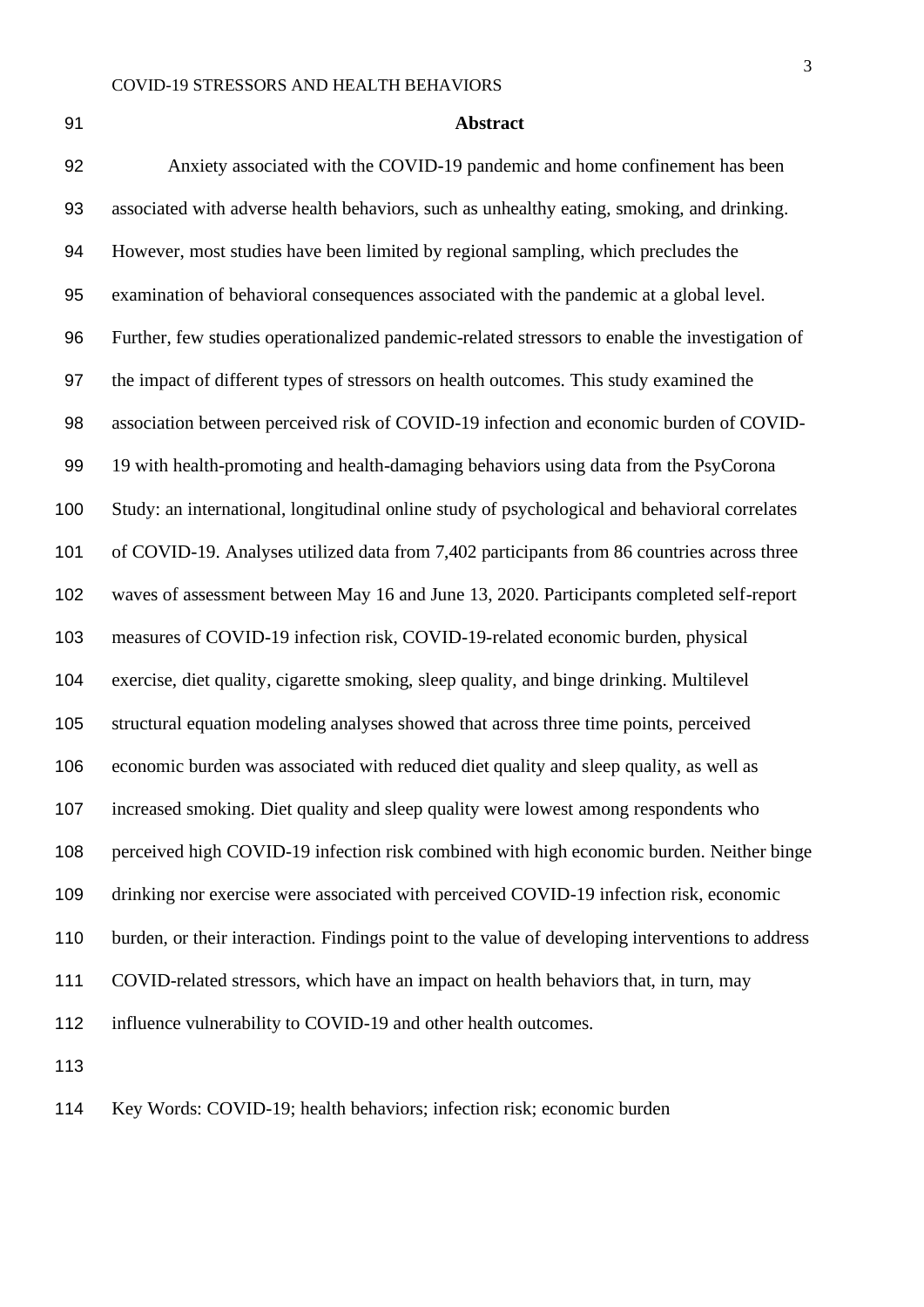The COVID-19 pandemic has caused profound adverse health, economic, and psychological consequences. To contain the spread of the pandemic, many countries have imposed lockdowns, limiting citizens' participation in regular social and physical activities. Though essential to slow the rate of infection, lockdowns have been found to be positively 119 associated with negative mental health consequences, such as depression and anxiety.<sup>1,2</sup> Furthermore, such measures are likely to impact health-related behaviors: restricted mobility decreases physical activity, and heightened psychological distress increases the propensity to 122 engage in unhealthy eating, smoking, and binge drinking  $3,4$ . These unhealthy behaviors are risk factors for non-communicable diseases, including obesity, diabetes, and cardiovascular 124 diseases,<sup>5-7</sup> which in turn increase the risk of contracting COVID-19 and greater disease 125 severity and may eventually lead to increased mortality. $8.9$ 

 To date, results are mixed across extant cross-sectional studies looking at the relationship between stress related to COVID-19 and unhealthy behaviors. In the United States, pandemic-related psychological distress was positively associated with alcohol use, with women being significantly more likely to consume greater amounts of alcohol on a 130 typical evening and during their recent heaviest drinking occasion.<sup>10</sup> In Vietnam, fear of COVID-19 was associated with greater alcohol consumption and smoking among college 132 students.<sup>11</sup> In contrast, a study based in Spain reported less alcohol consumption and better 133 dietary behaviors during the COVID-19 lockdown.<sup>12</sup> In China, pandemic-related home isolation was associated with improvements in dietary behaviors and sleep quality, even though time spent being sedentary increased during lockdown compared to pre-lockdown.<sup>13</sup> These varying associations could in part be attributed to regional variations in lockdown policies, which affect ease of access to health-relevant resources such as exercise facilities, and outdoor dining options.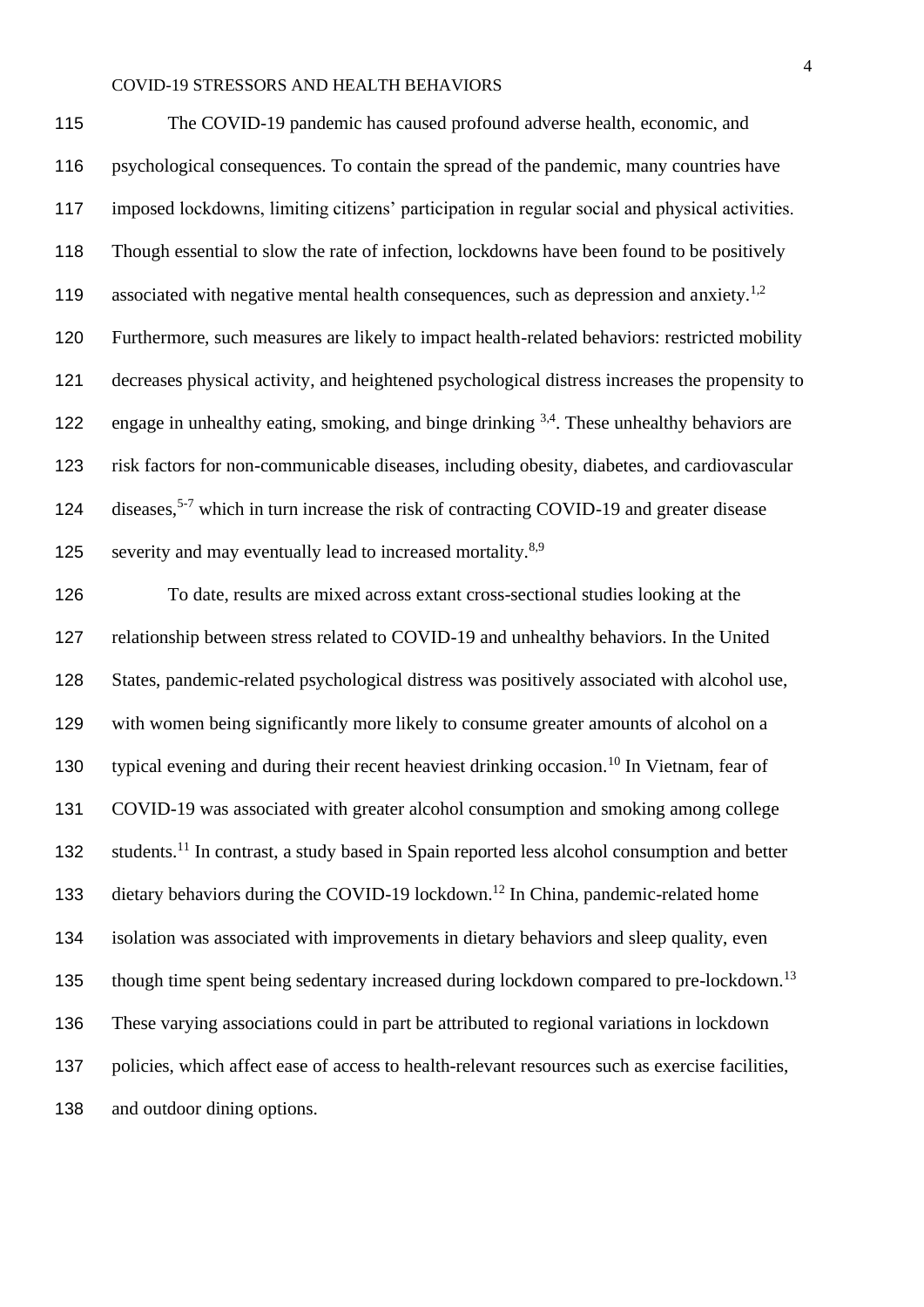Even though these studies provide some insight into the potential impact of the pandemic on health behaviors, several caveats can be identified. First, the majority of the studies are regionally focused and do not explore global trends. One exception is a study involving over 1000 adults in Asia, Europe, and Africa, which documented a decrease in physical activity and binge drinking and an increase in unhealthy food consumption during 144 COVID-19 home confinement.<sup>14</sup> The analyses however did not control for potential confounding variables, such as gender, age, and education that may have explained the changes in these health behaviors. Though most individuals likely experienced heightened anxiety about contracting COVID-19, the degree of anxiety and perceived risk may also vary globally depending on access to protective measures, as well as perceived effectiveness of the government and/or the community in curbing the pandemic.

 Further, few studies have operationalized stressors related to the pandemic. Two critical stressors faced by many individuals during the pandemic include infection risk and economic burden. During the ongoing pandemic, many individuals experience varying degrees of financial impact, with millions facing unemployment and loss of income and housing, which may adversely impact health-related behaviors and outcomes. It remains to be examined whether perceived risk of infection and economic burden may differentially impact health behaviors and whether these stressors may interact to predict engagement in specific health behaviors. Importantly, these effects should be assessed while controlling for sociodemographic characteristics, which are known to impact health behaviors, such as binge 159 drinking, smoking, and healthy eating.<sup>15-18</sup>

 In this study, we utilized data from a multinational, longitudinal online study on psychological and behavioral correlates of COVID-19 to examine the association between perceived risk of infection and economic burden with several health-promoting (exercise, diet quality, sleep quality) and health-damaging (binge drinking, smoking) behaviors. We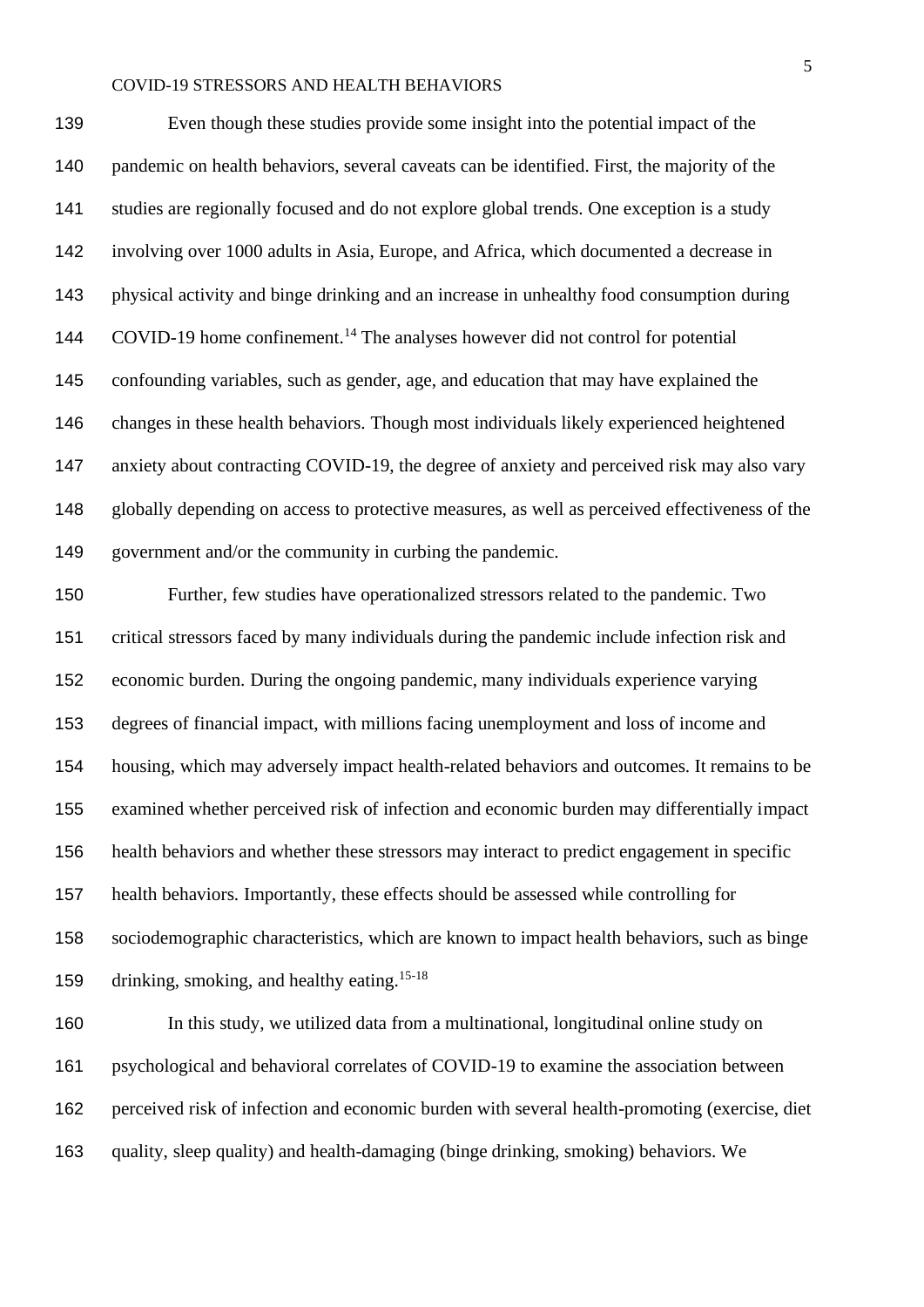hypothesized that perceived risk of infection and economic burden would be associated with reduced engagement in healthier behaviors. Specifically, we predicted that higher levels of perceived infection risk and economic burden would each independently be associated with less exercise, poorer diet, and worse sleep quality, as well as more binge drinking and smoking, independent of the effects of demographic factors. Additionally, we expected the interaction between perceived infection risk and economic burden would be a particularly strong predictor of health-damaging behaviors. Recruitment of a large international sample enabled us to observe the association between pandemic-related stressors and health behaviors on a global scale.

#### **Method**

#### **Participants and Procedure**

 The sample consisted of adult participants (aged 18 and above) of an online, longitudinal study as part of the PsyCorona project [\(https://psycorona.org/\)](https://psycorona.org/), a multinational research project examining behavioral and psychological responses to the COVID-19 pandemic. Research participants initially completed a baseline cross-sectional survey, and a subset of participants signed up for a longitudinal study involving follow-up surveys over the 180 course of the pandemic.<sup>19-21</sup> Our analysis focused on a self-selected cohort of participants (N 181 = 7, 402) who completed Wave 7, 9, and 11 of assessments (administered in two-week intervals) between May 16 and June 13 of 2020. Each assessment lasted approximately 10 minutes. The surveys were translated into 30 languages and distributed by members of the research team (consisting of over 100 behavioral scientists) in their respective countries using social media campaigns, press releases, and social and academic networks.

 This study complies with ethical regulations for research on human subjects. All participants gave informed consent, as approved by the Institutional Review Board at New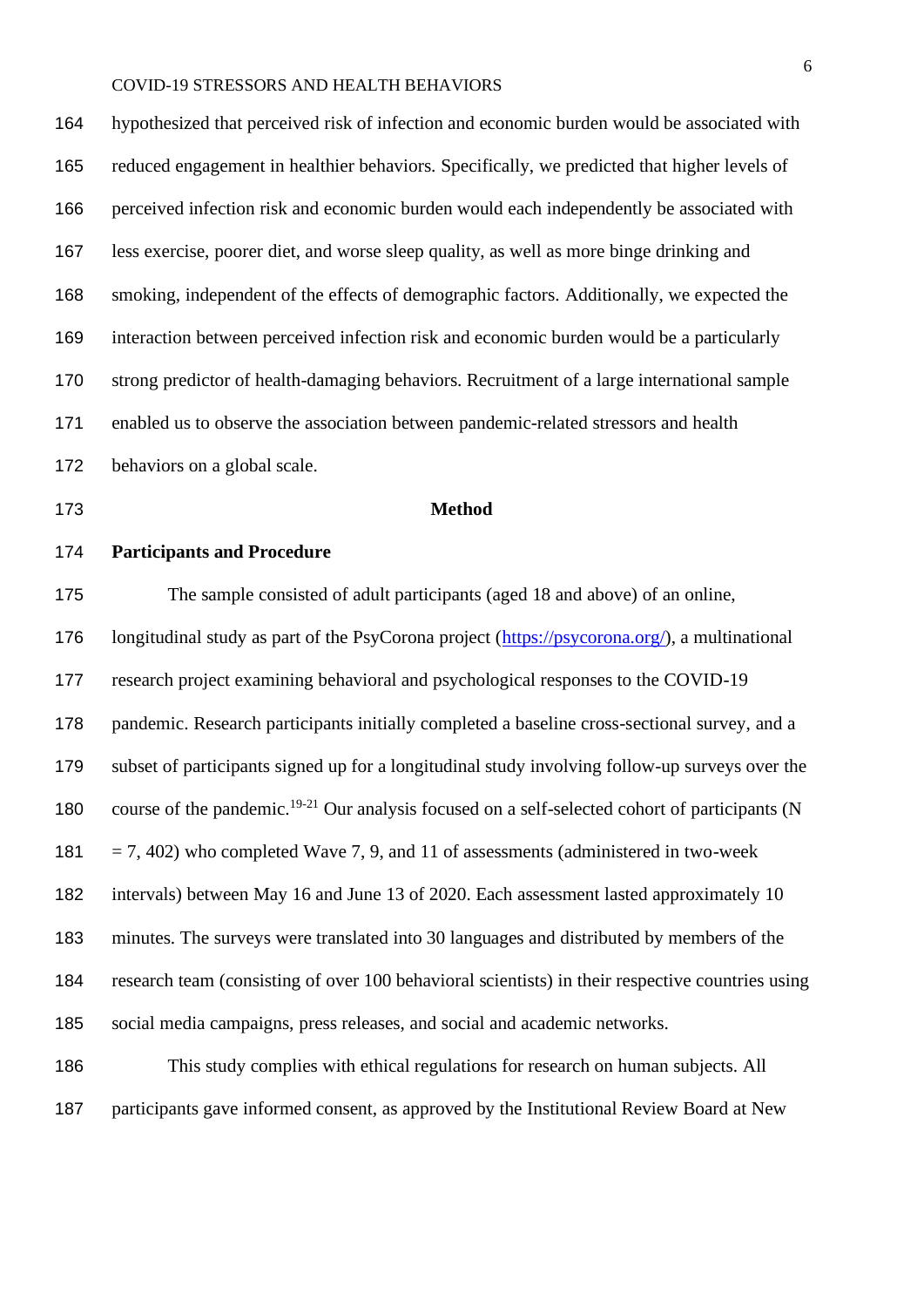York University Abu Dhabi (HRPP-2020-42) and the Ethics Committee of Psychology at Groningen University (PSY-1920-S-0390).

**Measures**

#### *Perceived Stressors: COVID-19 Infection Risk and Economic Burden*

 Perceived stress was measured by the item: "How likely is it that the following will happen to you in the next few months?" *(1) COVID-19 infection risk --* "you will get infected with coronavirus", *and (2) Economic burden –* "your personal situation will get worse due to economic consequences of coronavirus." Responses were based on a Likert-type scale of 1 (*very unlikely*) to 8 (*already happened*).

*Health Behaviors*

Five health-related behaviors were measured with single-item questions:

- (1) *Physical Exercise* was measured with the question: "During the past week, how
- many days did you do 20 minutes of vigorous (sweating and puffing) or 30
- minutes of moderate (increasing your heart rate but not vigorous) physical
- 202 activity?" (adapted from the Brief Physical Activity Assessment Tool).<sup>22</sup>

Participants responded using a range of 0 to 7 days.

- (2) *Diet quality* was assessed with the question: "During the past week, how healthy was your overall diet? Consider how many sweets you have been eating as well as how many portions of fruit and/or vegetables you ate each day" (adapted from
- 207 National Health and Nutrition Examination Survey Questionnaire). <sup>23</sup> Participants were asked to provide a rating on a 1 (*poor*) to 5 (*excellent*) scale.
- (3) *Sleep quality* was measured with the question: "During the past week, how would you rate your sleep quality overall?" (adapted from Pittsburgh Sleep Quality Index).<sup>24</sup> Participants were asked to provide a rating on a 1 (*poor*) to 5 (*excellent*)
- 
- scale.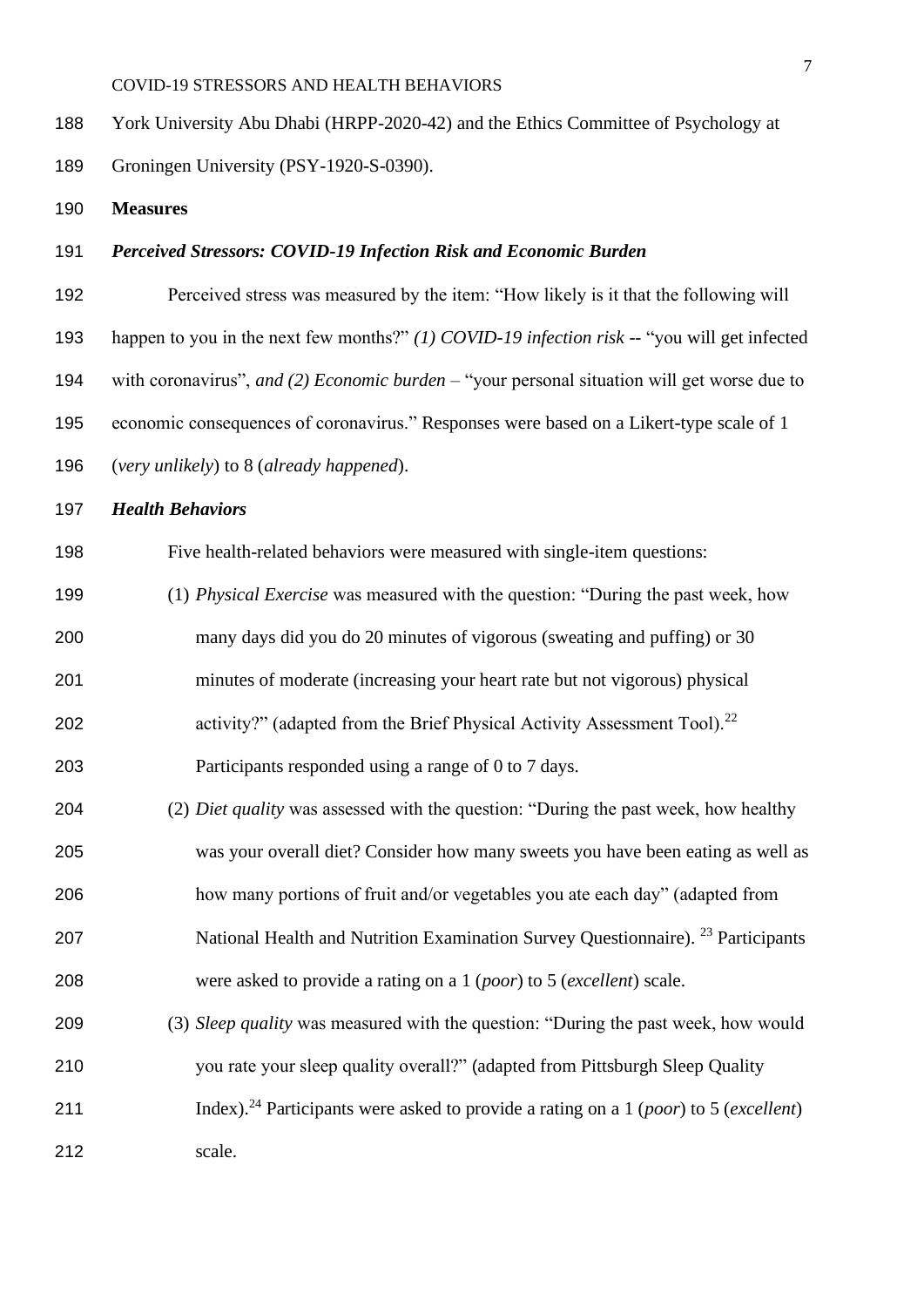| 213 | (4) Binge drinking was measured with the item: "During the past week, how many      |
|-----|-------------------------------------------------------------------------------------|
| 214 | days did you have more than 4 drinks in a day?" (adapted from a screening test for  |
| 215 | unhealthy alcohol use recommended by the National Institute on Alcohol Abuse        |
| 216 | and Alcoholism). <sup>25</sup> Participants responded using a range of 0 to 7 days. |

 (5) *Smoking* was assessed with the item: "During the past week, how many cigarettes did you smoke each day?", with an open response option (adapted from National 219 Health and Nutrition Examination Survey Questionnaire).<sup>23</sup> This variable was transformed into four categories: 0 cigarettes per day coded as non-smoker, 1-10 cigarettes per day coded as light smoker, 11-19 cigarettes per day coded as moderate smoker, >=20 cigarettes per day coded as heavy smoker, following the 223 criteria of the Government of Canada<sup> $26$ </sup>. After a visual inspection of the dataset, plots, and measures of dispersion, we excluded outliers, particularly those who 225 reported smoking more than 75 cigarettes per day  $(n = 37, n = 24, and n = 28, in$ waves 7, 9, and 11, respectively).

#### *Sociodemographic Characteristics*

 Participants provided information about age, categorized on a scale from 1 (*18 - 24 years old*) to 7 (*75+ years old*); education, categorized on a scale from 1 (*elementary*) to 6 (*doctorate*); and gender, categorized as 1 (*female*), 2 (*male*), and 3 (*other*). For the purpose of 231 our analyses, gender was re-coded into a binary variable  $(0 = \text{female}, 1 = \text{male}, \text{whereas})$ "other" was excluded from analyses).

#### **Statistical Analyses**

 Demographic information was assessed using SAS. M*plus* 8.4 was used to conduct multilevel structural equation modeling (MSEM) bivariate correlations and regression. Data from Waves 7, 9, and 11 (time points; level 1) were nested within the participants (level 2). 237 All health behavior outcomes had sufficient variance across the two levels ( $\text{ICCs} > .68$ ), so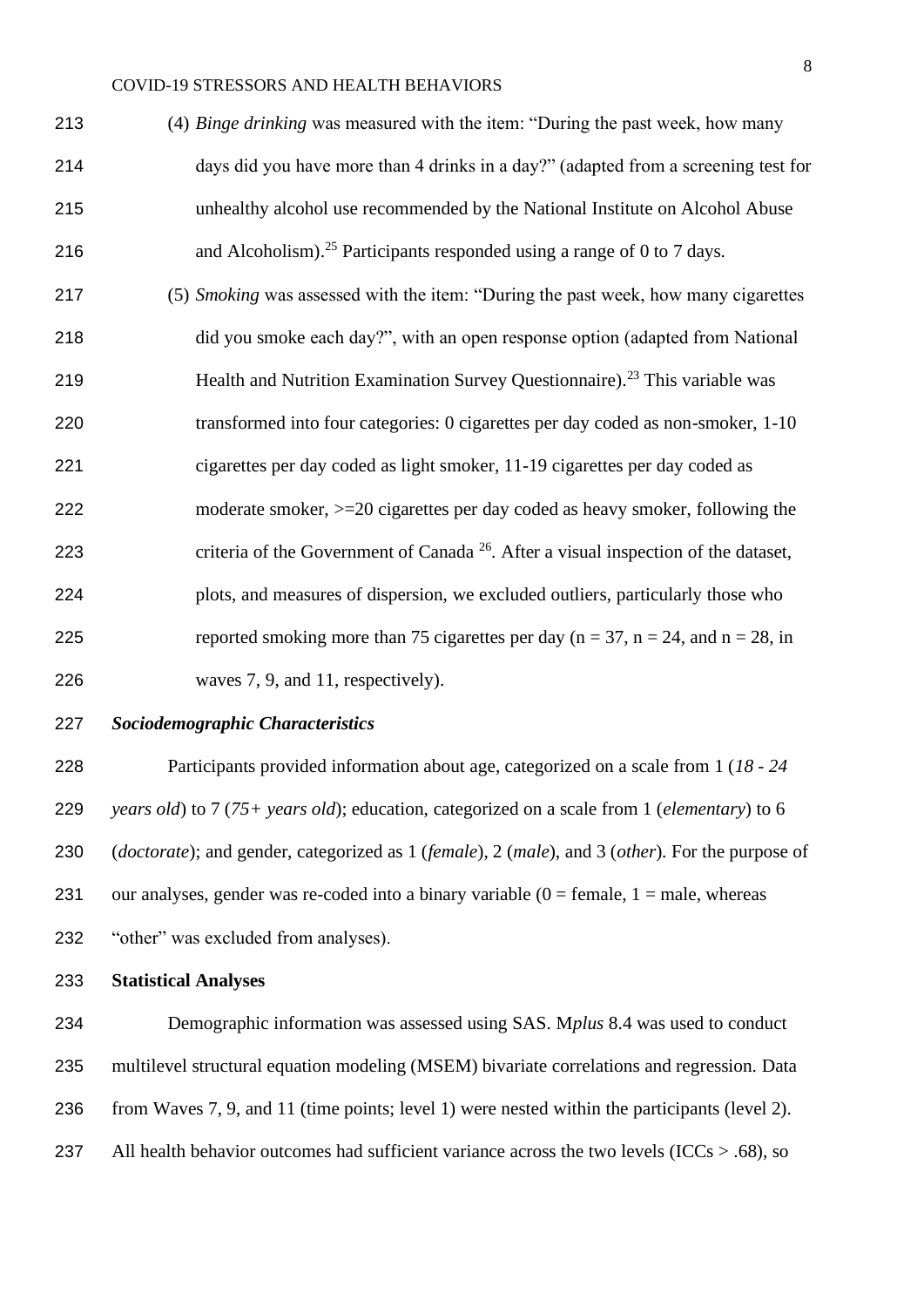MSEM was employed to estimate the structural relationships at both levels (i.e., within and between persons). Acknowledging that participants were nested within geographical region (i.e., North America, Europe, Asia, Africa, Oceania, Caribbean, Central, and South 241 America), <sup>27</sup> we evaluated the intraclass correlations (ICCs) of each of the health behaviors by adding region as a level 3 variable (time points within participants within region). We evaluated region as opposed to country as a level 3 variable because of limited samples from 244 some countries (e.g.,  $n < 10$ ), which precluded sufficient data for analyses of country as a higher order variable. However, because all ICCs were at or below .05, we did not include 246 region as a level 3 variable in the final MSEM analyses.<sup>28</sup>

 Because the current research interest was to evaluate the effects of COVID-19 stressors on health behaviors across individuals, all results reported are at the between-person level and over three time periods. As part of preliminary analyses, we conducted MSEM bivariate correlational analyses to examine the association between demographic factors and COVID-19 related stressors, as well as each of the health behaviors. Next, we conducted MSEM regression with random intercepts and fixed slopes to examine the role of perceived infection risk, economic burden, and their interaction as predictors of each of the health behaviors. All MSEM regression analyses included age, gender, and education as between- person covariates. Analyses were conducted using full-information maximum likelihood estimation, which provides standard errors that are robust to data non-normality and non-257 independence.

#### **Results**

#### **Sample Characteristics and Preliminary Analyses**

 The sample consisted of 7,402 participants from 86 countries. Table 1 provides a 261 detailed breakdown of demographic information in this sample. Sixty-seven percent ( $n =$ 4959) of the participants were female. Regionally, more than one-half of the sample was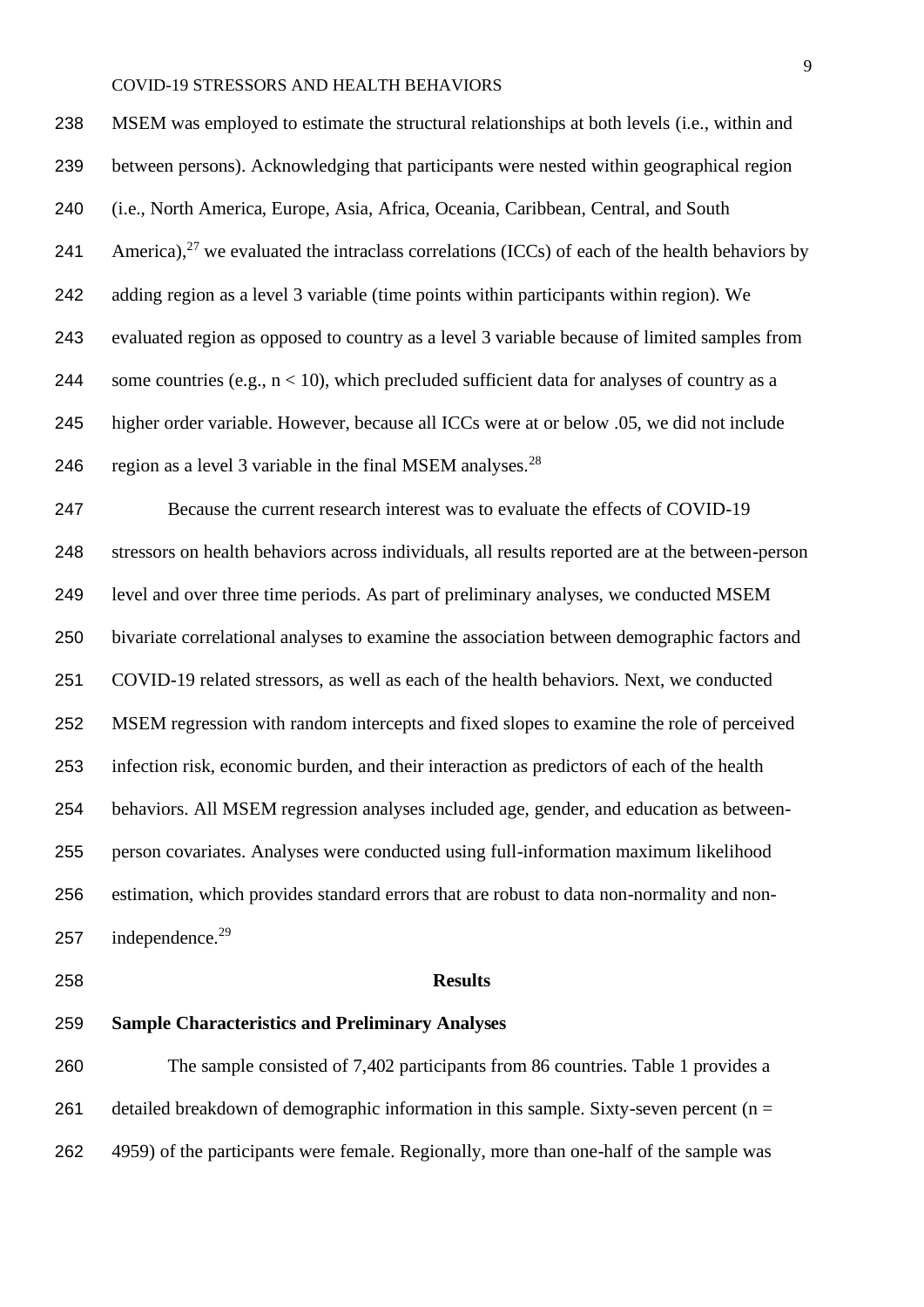based in Europe (60.9%), followed by North America (14.8%) and Asia (6.7%). There was a relatively even distribution of individuals across age groups: 63.1% were between 18 and 54 years. More than half (56.2%) had at least a college degree. A list of all countries included in this study is provided in S1, under Supplementary Materials. Table 2 presents the descriptive statistics of COVID-19 stressors and health behavior outcomes across the whole sample. We next examined demographic factors (age, gender, and education) as potential

 correlates of the two COVID-19 stressors and each of the health behaviors (see Table 3). Older age predicted significantly lower perceived COVID infection risk and economic burden, better diet and sleep quality, and more cigarettes smoked in the past week, all *p*s < .001. Being male was associated with lower perceived infection risk, better perceived diet and sleep quality, and more smoking and binge drinking, all *p*s < .01. Higher education levels were associated with significantly greater perceived COVID infection risk, better diet quality,

 more days spent engaging in moderate to vigorous exercise, and fewer cigarettes smoked, all 276  $ps < .01$ .

#### **Perceived Infection Risk, Economic Burden, and Their Interaction as Predictors of**

#### **Each Health Behavior and Outcome**

 Between-person results of the multilevel structural equation modeling analyses are presented in Table 4. Post hoc power analyses were conducted to determine achieved power for each parameter coefficient in the five models. Power analysis was conducted using Monte Carlo simulation with 500 replications using Robust Maximum Likelihood (MLR) estimation in M*plus*. The analyses indicated adequate power (> 80%) to detect the majority of effects, with the exception of physical exercise, binge drinking, and select parameter estimates for smoking. Within-person results are reported in S2, under Supplementary Materials. COVID-related infection risk and economic burden were both negatively associated with perceived diet quality during the previous week. These main effects were qualified by a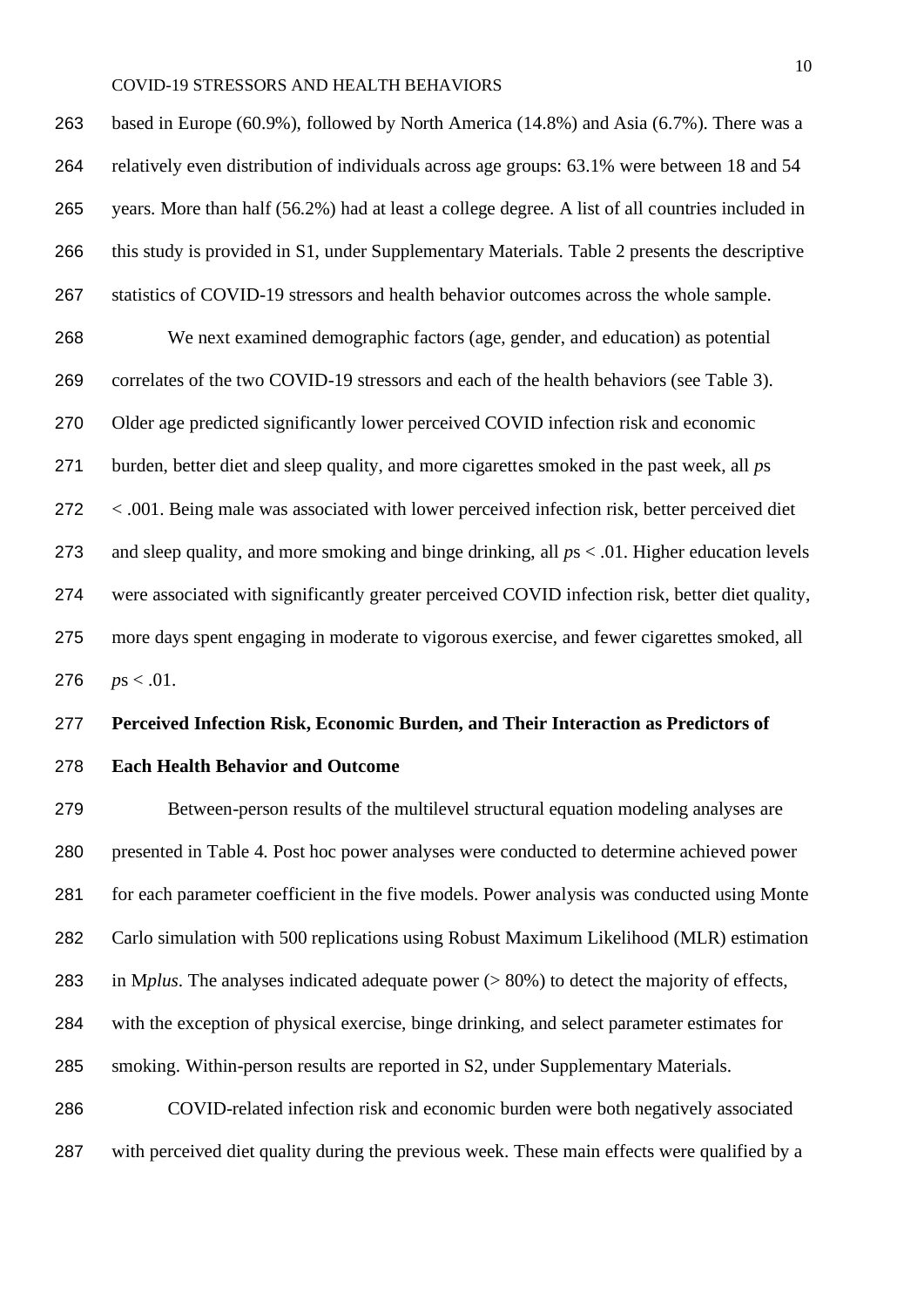| 288 | significant interaction between perceived infection risk and perceived economic burden, b          |
|-----|----------------------------------------------------------------------------------------------------|
| 289 | $= .01$ , SE = .01, p < .05. As shown in Figure 1, those who reported high economic burden         |
| 290 | (top 10%) reported lower diet quality regardless of levels of perceived infection risk, $b =$      |
| 291 | 0.008, SE = 0.02, $p = .693$ , whereas those perceiving low economic burden (bottom 10%)           |
| 292 | reported better diet quality if their perceived infection risk was also low, $b = -0.057$ , $SE =$ |
| 293 | $0.02, p = .002.$                                                                                  |

 COVID-related infection risk and perceived economic burden were both negatively associated with sleep quality during the previous week. These main effects were qualified by 296 a significant interaction,  $b = .67$ ,  $SE = .01$ ,  $p < .001$ . As shown in Figure 2, those who reported high economic burden (top 10%) reported decreased sleep quality regardless of 298 levels of perceived infection risk,  $b = -0.02$ ,  $SE = 0.02$ ,  $p = .325$ , whereas people perceiving low economic burden (bottom 10%) reported better sleep quality if their perceived infection 300 risk was also low,  $b = -0.111$ ,  $SE = 0.02$ ,  $p < .001$ .

 Perceived economic burden was positively associated with the number of cigarettes smoked. COVID-related infection risk was not associated with the number of cigarettes smoked in the previous week. There was no significant interaction between infection risk and economic burden in predicting the number of cigarettes smoked.

 No relationship was observed between perceived COVID-related infection risk, economic burden or their interaction and the number of days spent binge drinking or the number of days spent exercising moderately or vigorously. Across these analyses, none of the associations at the within-person level were significant, indicating stability in participants' responses over time.

#### **Discussion**

 This longitudinal study of health behaviors during the COVID-19 pandemic found that two pandemic-related stressors – perceived infection risk and perceived economic burden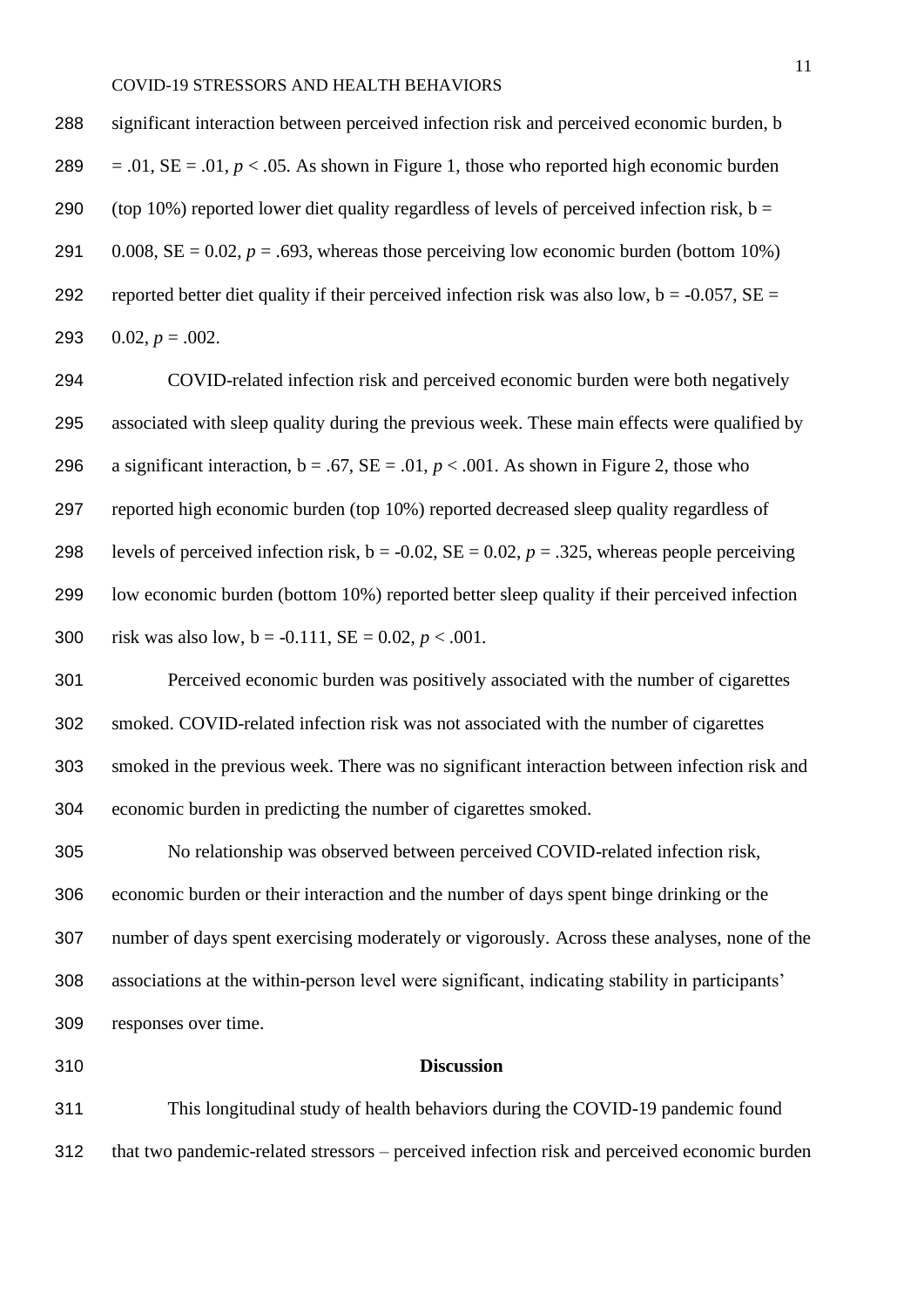– were associated with a range of health-related behaviors and outcomes. In particular, perceived economic burden related to the pandemic was found to have the most consistent negative impact across several health behavior outcomes, including diet quality, sleep quality, and cigarette smoking. Economic burden may lead to individuals engaging in unhealthy behaviors as a coping mechanism, consistent with theoretical and empirical work 318 demonstrating an association between stress and health-damaging behaviors.<sup>30</sup> A recent report suggests that cash-based assistance in the form of stimulus check in the United States was linked to a robust 20% reduction in symptoms of depression and anxiety during the 321 pandemic.<sup>31</sup> Therefore, economic burden might be related to unhealthy behaviors through symptoms of depression or anxiety, and when economic burden is alleviated, this may reduce unhealthy behaviors as well.

 The finding that economic burden was associated with greater cigarette use is in line with previous research demonstrating a positive association between financial stress and 326 tobacco use across households of varying incomes.<sup>32</sup> Notably, the association between perceived economic burden and negative health outcomes may be bi-directional: heightened economic stress may increase smoking behaviors, and greater expenditure on acquiring tobacco products may pose further economic strain.

 Consistent with past research, the present study documented a negative association 331 between COVID-19 economic burden and sleep quality.<sup>33,34</sup> This association may be 332 accounted for by an increased tendency to engage in financial rumination and worry,<sup>35</sup> which 333 have been found to predict worsened sleep quality and mental health outcomes.<sup>36</sup> Financial stress may also be linked to unemployment, which affords greater unstructured time and likely more time for smoking and drinking, and fewer resources available for healthy food 336 consumption.<sup>37</sup> In the context of the COVID-19 pandemic, stress and isolation resulting from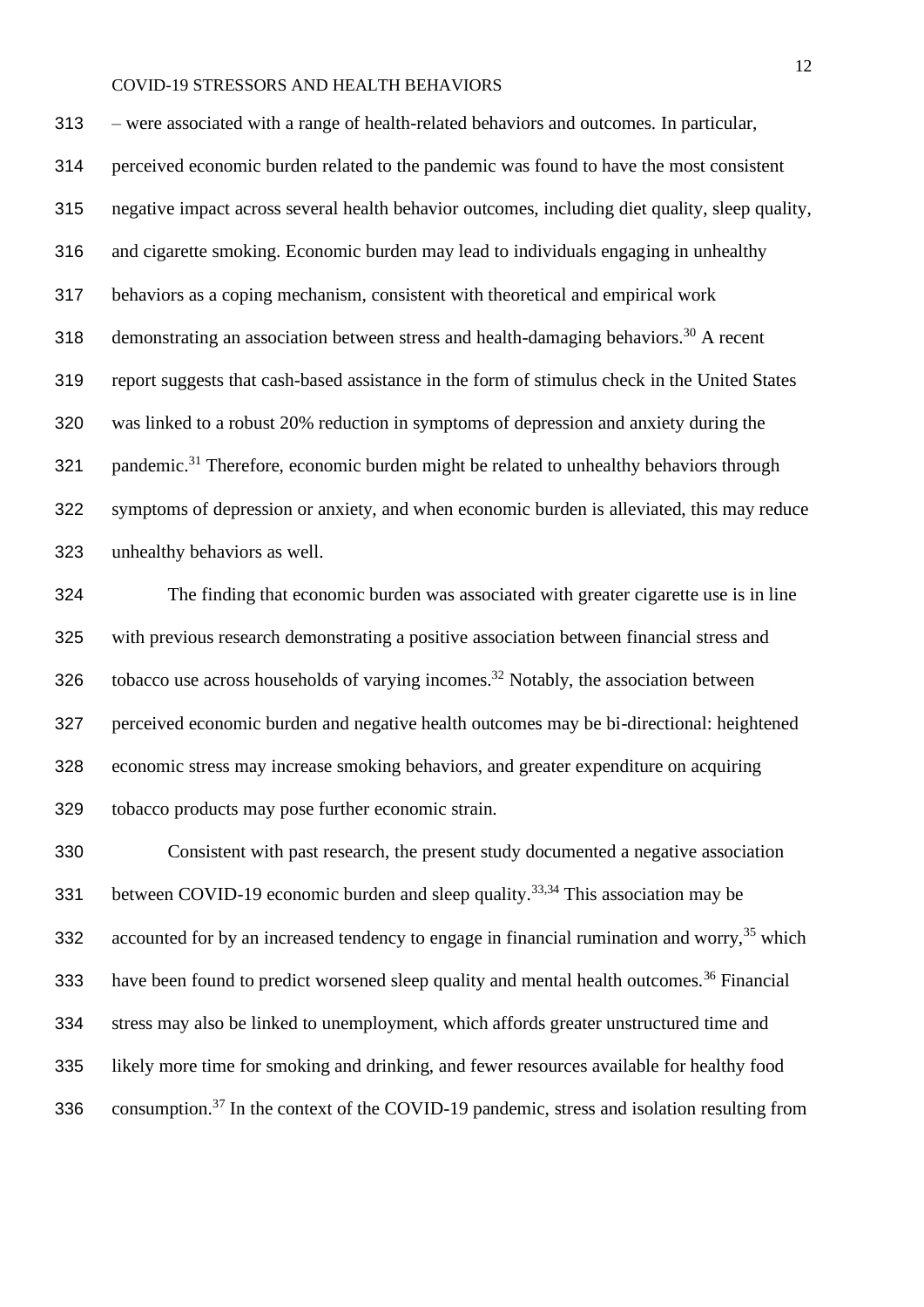government-imposed lockdowns and home quarantine may leave individuals more prone to engaging in unhealthy coping behaviors.

 Importantly, the study found that perceived economic burden interacted with COVID- 19 infection risk to predict worsened diet and sleep quality. This suggests that the main effects of perceived COVID-19-related stressors can only be meaningfully examined in the context of an interaction between the stressors. This finding highlights the need to develop interventions that address these stressors simultaneously to mitigate the negative impact of the COVID-19 pandemic on health outcomes. Specifically, economically disadvantaged populations are likely to be disproportionately impacted by the pandemic. There is therefore an urgent need to develop measures to lower their infection risk and economic burden, in order to mitigate the pandemic's long-term negative health consequences.

 Contrary to our hypotheses, the study found no significant association between perceived infection risk and binge drinking, and only a trending, positive association between infection risk and smoking. It is plausible that attempts to drink or smoke may be driven more by general distress associated with the pandemic, as suggested by a study by Rodriguez and 352 colleagues, as opposed to the perception of infection risk, per se. The finding does not rule out the possibility that perceived infection risk is linked with more drinking that does not reach the threshold of a binge. The absence of a significant association between perceived infection risk and these behaviors may also reflect individual variations in response to infection risk: while some may be motivated to reduce engagement in health-damaging behaviors following awareness of high infection risk, others may engage in more of such 358 behaviors as a coping mechanism.<sup>30</sup> Likewise, the lack of an association between the stressors and physical exercise may be attributable to significant individual variations in exercise habits during the pandemic, along with varying access to exercise facilities due to lockdowns.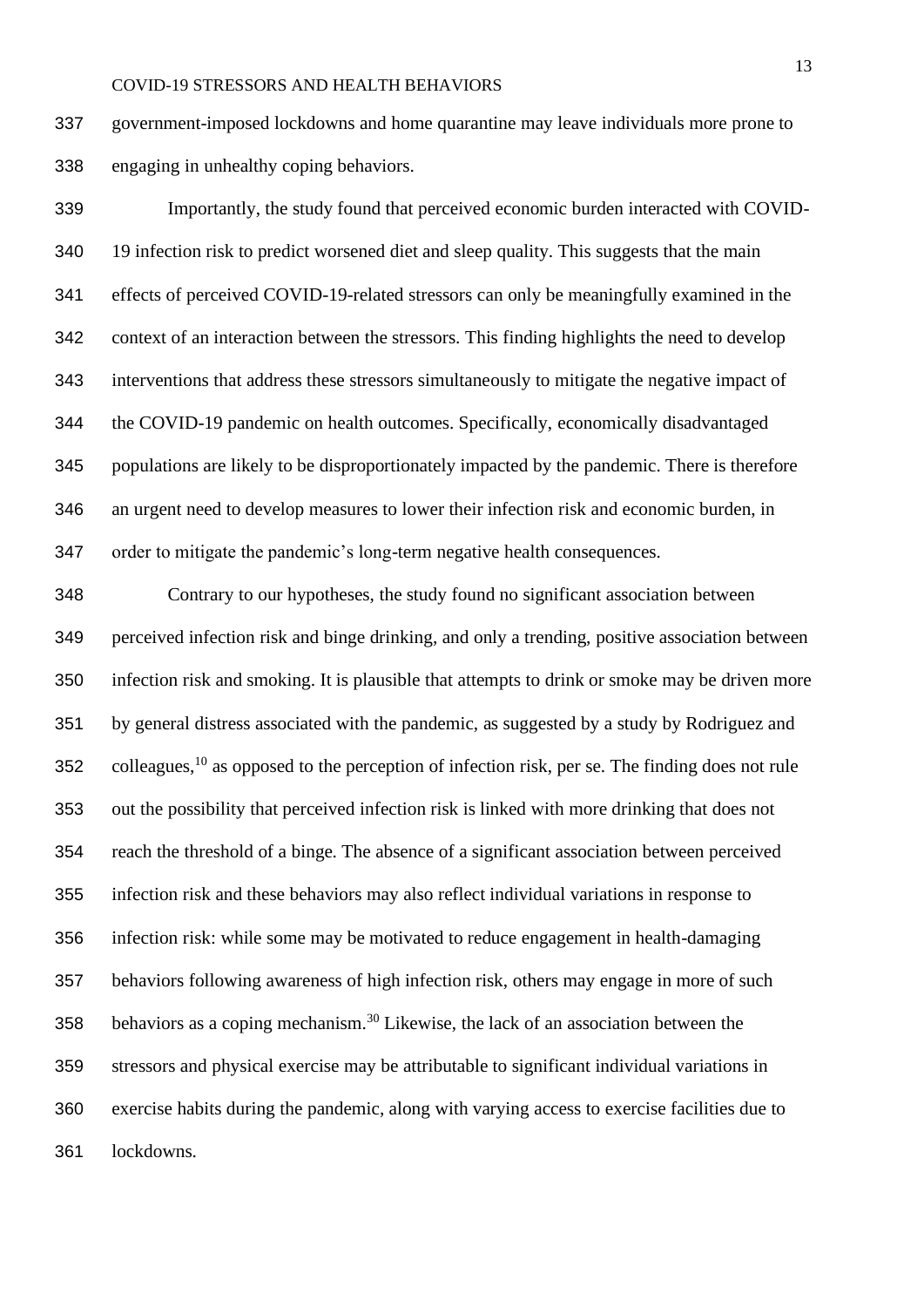The present study also identified a few demographic correlates of COVID-19 stressors and associated health behaviors. In particular, older individuals reported lower levels of perceived infection risk and economic burden, as well as better sleep and diet quality. The perception of lower infection risk could be due to several factors, such as the fact that older adults are less socially mobile. Compared to younger adults, they are also more likely to engage in prosocial COVID-19 protective behaviors like social distancing and mask-368 wearing.<sup>19</sup> The finding that older individuals have better sleep quality suggests they may be less psychologically impacted by the pandemic, consistent with other studies' findings that older adults experience lower levels of psychological symptoms and stress reactivity 371 compared to younger adults, likely due to a higher degree of resilience.<sup>38,39</sup> Relative to females, males tend to perceive lower infection risk, in line with other research finding 373 similar gender differences in the perception of seriousness of the COVID-19 pandemic.<sup>40</sup> Compared to females, males also smoke a greater number of cigarettes and spend more days binge drinking. Lastly, higher levels of education are identified consistently as a correlate of greater engagement in health-promoting behaviors and lower engagement in health-damaging behaviors. These findings point to the value of tailoring public campaigns to certain demographics such as young males, in order to reduce infection risk and likelihood of engaging in health-damaging behaviors.

 This study is characterized by several strengths, such as recruitment of a large, multinational sample, a longitudinal design, and use of a multilevel analytical approach that takes into consideration potential variances accounted for by region and within-person variances across time. Limitations of the study include lack of representativeness and use of self-report measures, subject to recall and social desirability biases. Although several of the outcome measures were single-item, several of them were derived from established and validated scales. Due to limitations in survey length, some measures such as income and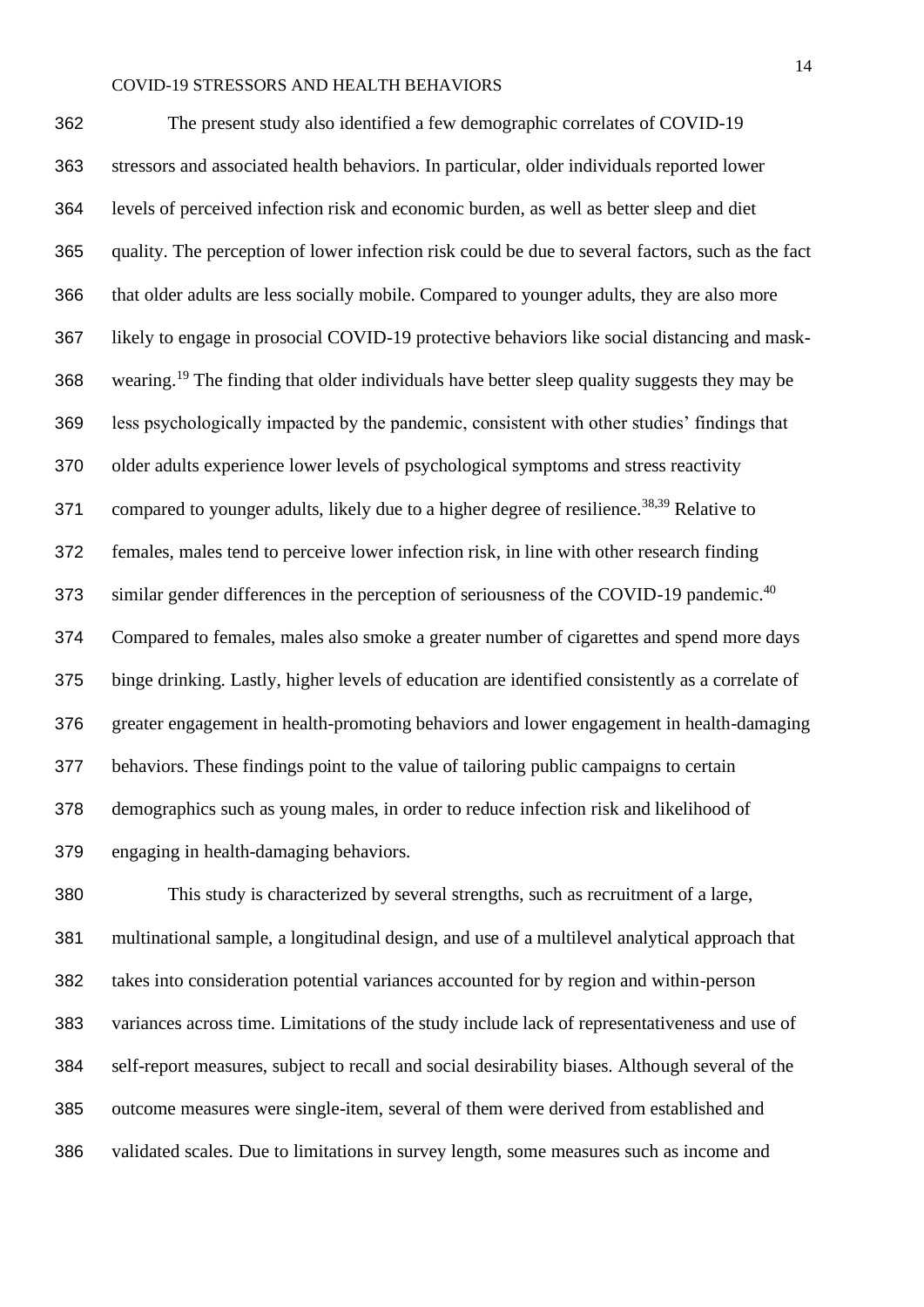general mental health were not available. We did not examine patterns of behavior change over time because each of the 86 participating countries were in a different stage of dealing with the pandemic at the time of the surveys.

 Future research could examine health behaviors using multimodal and/or objective measures (e.g., food diaries to assess diet, polysomnography to assess sleep quality). Future work should control for the effects of generalized anxiety or mental health symptoms to examine the unique effects of perceived infection risk and economic burden on health 394 behaviors. Beyond infection risk and economic burden, social isolation is an additional 395 stressor that should be examined as a potential contributor to health outcomes. Future research could also examine coping styles that may moderate the effects of pandemic-related 397 stressors on health behaviors. Efforts should be made to examine specific communities (e.g., lower income groups) who may be at higher risk for contracting COVID-19 due to jobs that may not support social distancing. It would be of value to examine mechanisms underlying the associations between COVID-19 related stressors and health behaviors, including decisions about vaccinations, which were not yet available at the time of the surveys. The COVID-19 pandemic persists, with more than 305 million confirmed cases and  $\,$  5.4 million deaths globally as of January 11, 2022.<sup>41</sup> Vaccination roll-out is moving quickly in a few countries, with marked delays in many more. Moreover, coronavirus variants are of grave concern. As such, it is critical that each country develops effective interventions 406 tailored to the context of the local community, particularly to those who are economically disadvantaged and/or at higher infection risk, to mitigate the negative impact of the pandemic on health behaviors.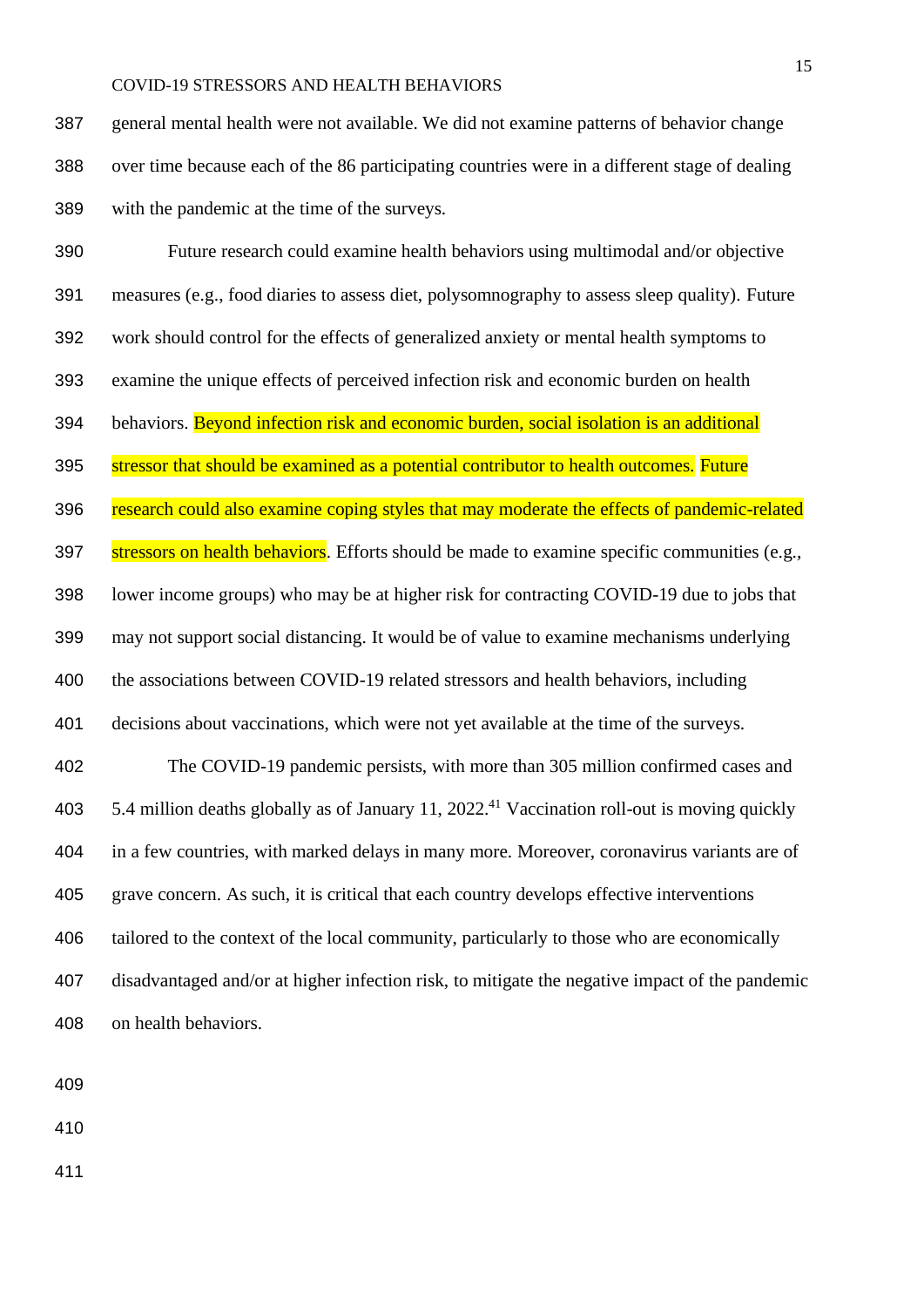| 412 | <b>Acknowledgments</b>                                                                    |
|-----|-------------------------------------------------------------------------------------------|
| 413 | The authors would like to acknowledge Maleyka Mammadova for her assistance with           |
| 414 | literature review and data coding. This research received support from the New York       |
| 415 | University Abu Dhabi (VCDSF/75-71015), the University of Groningen (Sustainable Society   |
| 416 | & Ubbo Emmius Fund), and the Instituto de Salud Carlos III (COV20/00086). The COVID-      |
| 417 | 19 risk perception item measured at baseline was previously reported in unrelated test of |
| 418 | effects on subjective well-being and mental health $20,42$ .                              |
| 419 |                                                                                           |
| 420 |                                                                                           |
| 421 |                                                                                           |
| 422 |                                                                                           |
| 423 |                                                                                           |
| 424 |                                                                                           |
| 425 |                                                                                           |
| 426 |                                                                                           |
| 427 |                                                                                           |
| 428 |                                                                                           |
| 429 |                                                                                           |
| 430 |                                                                                           |
| 431 |                                                                                           |
| 432 |                                                                                           |
| 433 |                                                                                           |
| 434 |                                                                                           |
| 435 |                                                                                           |
| 436 |                                                                                           |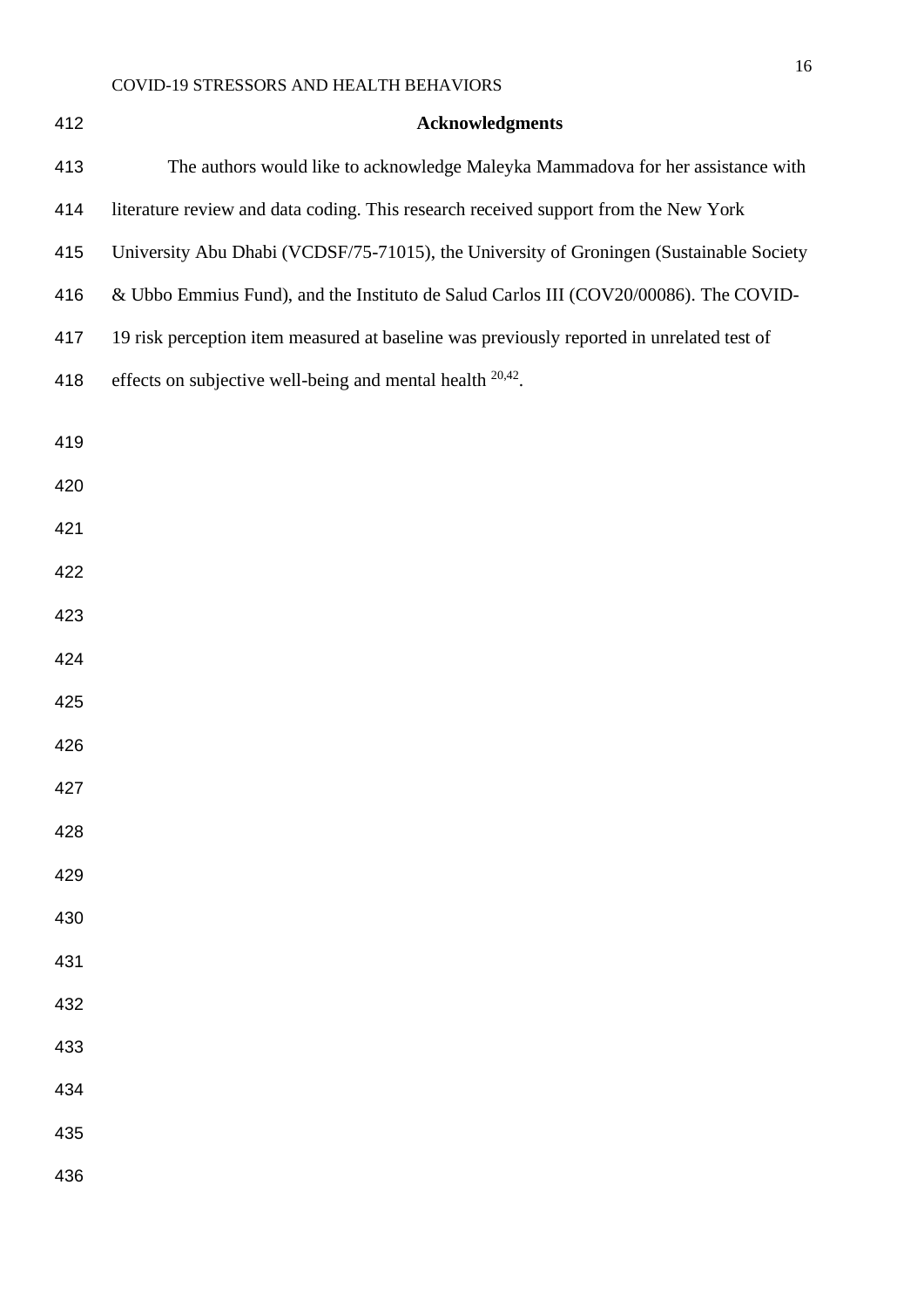| 437                      |     | <b>References</b>                                                                                                                                                                                                                                                                                                                   |
|--------------------------|-----|-------------------------------------------------------------------------------------------------------------------------------------------------------------------------------------------------------------------------------------------------------------------------------------------------------------------------------------|
| 438<br>439<br>440        | 1.  | Huang Y, Zhao N. Generalized anxiety disorder, depressive symptoms and sleep quality<br>during COVID-19 outbreak in China: a web-based cross-sectional survey. Psychiatry<br>Research. 2020;288:112954.                                                                                                                             |
| 441<br>442<br>443        | 2.  | Nguyen HC, Nguyen MH, Do BN, et al. People with suspected COVID-19 symptoms were<br>more likely depressed and had lower health-related quality of life: The potential benefit of<br>health literacy. Journal of Clinical Medicine. 2020;9(4):965.                                                                                   |
| 444<br>445<br>446        | 3.  | Grzywacz JG, Almeida DM. Stress and binge drinking: A daily process examination of<br>stressor pile-up and socioeconomic status in affect regulation. International Journal of Stress<br>Management. 2008;15(4):364-380.                                                                                                            |
| 447<br>448               | 4.  | Kassel JD, Stroud LR, Paronis CA. Smoking, stress, and negative affect: Correlation,<br>causation, and context across stages of smoking. Psychological Bulletin. 2003;129(2).                                                                                                                                                       |
| 449<br>450<br>451<br>452 | 5.  | Thornton JS, Frémont P, Khan K, et al. Physical activity prescription: a critical opportunity to<br>address a modifiable risk factor for the prevention and management of chronic disease: a<br>position statement by the Canadian Academy of Sport and Exercise Medicine. British Journal<br>of Sports Medicine. 2016;50(18):1109. |
| 453<br>454<br>455        | 6.  | Stang P, Lydick E, Silberman C, Kempel A, Keating ET. The Prevalence of COPD: Using<br>Smoking Rates to Estimate Disease Frequency in the General Population. Chest. 2000;117(5,<br>Supplement 2):354S-359S.                                                                                                                        |
| 456<br>457<br>458        | 7.  | Hu FB, Stampfer MJ, Manson JE, et al. Trends in the incidence of coronary heart disease and<br>changes in diet and lifestyle in women. New England Journal of Medicine. 2000;343(8):530-<br>537.                                                                                                                                    |
| 459<br>460               | 8.  | Esai Selvan M. Risk factors for death from COVID-19. Nature Reviews Immunology.<br>2020;20(7):407-407.                                                                                                                                                                                                                              |
| 461<br>462               | 9.  | Zheng Z, Peng F, Xu B, et al. Risk factors of critical & mortal COVID-19 cases: A systematic<br>literature review and meta-analysis. Journal of Infection. 2020;81(2):e16-e25.                                                                                                                                                      |
| 463<br>464<br>465        | 10. | Rodriguez LM, Litt DM, Stewart SH. Drinking to cope with the pandemic: The unique<br>associations of COVID-19-related perceived threat and psychological distress to drinking<br>behaviors in American men and women. Addictive Behaviors. 2020;110:106532.                                                                         |
| 466<br>467<br>468        | 11. | Nguyen HT, Do BN, Pham KM, et al. Fear of COVID-19 Scale: Associations of its scores<br>with health literacy and health-related behaviors among medical students. International<br>Journal of Environmental Research and Public Health. 2020;17(11):4164.                                                                           |
| 469<br>470<br>471        | 12. | Rodríguez-Pérez C, Molina-Montes E, Verardo V, et al. Changes in dietary behaviours during<br>the COVID-19 outbreak confinement in the Spanish COVIDiet study. Nutrients.<br>2020;12(6):1730.                                                                                                                                       |
| 472<br>473<br>474        | 13. | Wang X, Lei SM, Le S, et al. Bidirectional influence of the COVID-19 pandemic lockdowns<br>on health behaviors and quality of life among Chinese adults. International Journal of<br>Environmental Research and Public Health. 2020;17(15):5575.                                                                                    |
| 475<br>476<br>477        | 14. | Ammar A, Brach M, Trabelsi K, et al. Effects of COVID-19 home confinement on physical<br>activity and eating behaviour Preliminary results of the ECLB-COVID19 international online-<br>survey. Nutrients. 2020.                                                                                                                    |
| 478<br>479<br>480        | 15. | Wilsnack RW, Wilsnack SC, Gmel G, Kantor LW. Gender differences in binge drinking:<br>Prevalence, predictors, and consequences. Alcohol Research: Current Reviews.<br>2018;39(1):57-76.                                                                                                                                             |
| 481<br>482<br>483        | 16. | Wardle J, Haase AM, Steptoe A, Nillapun M, Jonwutiwes K, Bellisie F. Gender differences in<br>food choice: The contribution of health beliefs and dieting. Annals of Behavioral Medicine.<br>2004;27(2):107-116.                                                                                                                    |
| 484<br>485               | 17. | Bauer T, Göhlmann S, Sinning M. Gender differences in smoking behavior. Health<br>Economics. 2007;16(9):895-909.                                                                                                                                                                                                                    |
| 486<br>487               | 18. | Cavelaars AEJM, Kunst AE, Geurts JJM, et al. Educational differences in smoking:<br>international comparison. BMJ. 2000;320(7242):1102-1107.                                                                                                                                                                                        |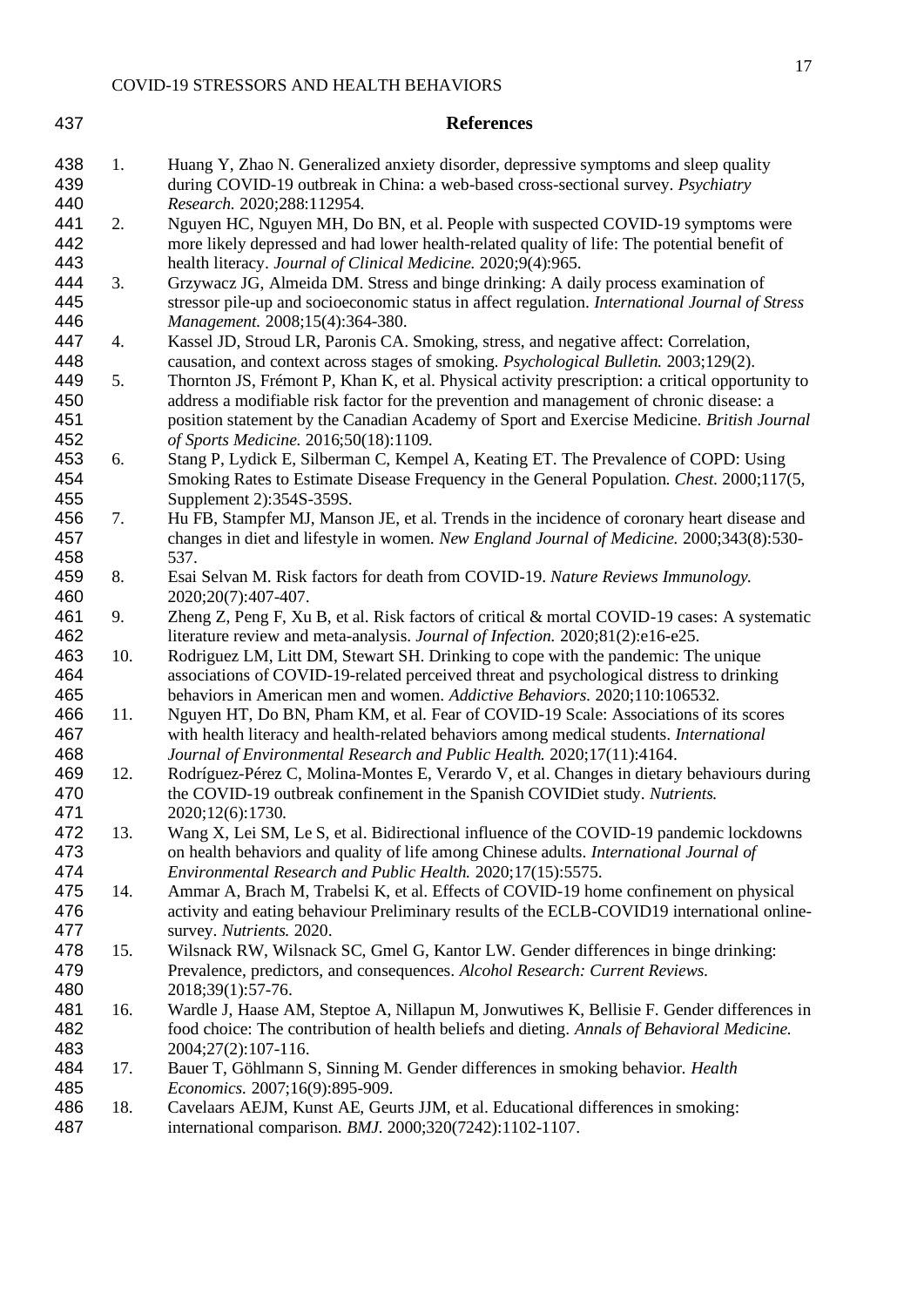| 488 | 19. | Jin S, Balliet D, Romano A, et al. Intergenerational conflicts of interest and prosocial        |
|-----|-----|-------------------------------------------------------------------------------------------------|
| 489 |     | behavior during the COVID-19 pandemic. Personality and Individual Differences.                  |
| 490 |     | 2021;171:110535.                                                                                |
| 491 | 20. | Han Q, Zheng B, Agostini M, et al. Associations of risk perception of COVID-19 with             |
| 492 |     | emotion and mental health during the pandemic. Journal of Affective Disorders.                  |
| 493 |     | 2021;284:247-255.                                                                               |
| 494 | 21. | Romano A, Spadaro, G., Balliet, D., Joireman, J., Van Lissa, C. J., Jin, S., Leander, N. P. .   |
| 495 |     | Cooperation and trust across societies during the COVID-19 pandemic. Journal of Cross-          |
| 496 |     | Cultural Psychology. 2020, in press.                                                            |
| 497 | 22. | Marshall AL, Smith BJ, Bauman AE, Kaur S. Reliability and validity of a brief physical          |
| 498 |     | activity assessment for use by family doctors. British Journal of Sports Medicine.              |
| 499 |     | 2005;39(5):294.                                                                                 |
| 500 | 23. | National Health and Nutrition Examination Survey Questionnaire. U.S. Department of Health       |
| 501 |     |                                                                                                 |
|     |     | and Human Services, Centers for Disease Control and Prevention; 2017-2018.                      |
| 502 |     | https://wwwn.cdc.gov/Nchs/Nhanes/2017-2018/SMQRTU_J.htm.                                        |
| 503 | 24. | Buysse DJ, Reynolds, C. F., Charles, F., Monk, T. H., Berman, S. R., & Kupfer, D. J. . The      |
| 504 |     | Pittsburgh sleep quality index: a new instrument for psychiatric practice and research.         |
| 505 |     | Psychiatry Research. 1989;28(2):193-213                                                         |
| 506 | 25. | Smith PC, Schmidt SM, Allensworth-Davies D, Saitz R. Primary Care Validation of a Single-       |
| 507 |     | Question Alcohol Screening Test. Journal of General Internal Medicine. 2009;24(7):783-788.      |
| 508 | 26. | Government of Canada. Tobacco Use Statistics: Terminology.                                      |
| 509 |     | https://www.canada.ca/en/health-canada/services/health-concerns/tobacco/research/tobacco-       |
| 510 |     | use-statistics/terminology.html. Published 2008. Updated 2008-11-28. Accessed.                  |
| 511 | 27. | United Nations. World Population Prospectus.                                                    |
| 512 |     | https://population.un.org/wpp/DefinitionOfRegions/ Published 2019. Accessed May 2, 2021,        |
| 513 |     | 2021.                                                                                           |
| 514 | 28. | LeBreton JM, Senter JL. Answers to 20 questions about interrater reliability and interrater     |
| 515 |     | agreement. Organizational Research Methods. 2008;11(4):815-852.                                 |
| 516 | 29. | Heck RH, Thomas SL. An introduction to multilevel modeling techniques: MLM and SEM              |
| 517 |     | approaches using Mplus (3rd ed.). Routledge; 2015.                                              |
| 518 | 30. | Park CL, Iacocca MO. A stress and coping perspective on health behaviors: theoretical and       |
| 519 |     | methodological considerations. Anxiety, Stress, & Coping. 2014;27(2):123-137.                   |
| 520 | 31. | Fottrell Q. Stimulus checks played a major role in nationwide decline in anxiety and            |
| 521 |     | depression, new analysis says. MSN2021.                                                         |
| 522 | 32. | Siahpush M, Borland R, Scollo M. Smoking and financial stress. Tobacco Control.                 |
| 523 |     | 2003;12(1):60.                                                                                  |
| 524 | 33. | Hall MH, Matthews KA, Kravitz HM, et al. Race and financial strain are independent              |
| 525 |     | correlates of sleep in midlife women: The SWAN sleep study. Sleep. 2009;32(1):73-82.            |
| 526 | 34. | Onder G, Rezza G, Brusaferro S. Case-fatality rate and characteristics of patients dying in     |
| 527 |     | relation to COVID-19 in Italy. JAMA. 2020;323(18):1775-1776.                                    |
| 528 | 35. | de Bruijn E-J, Antonides G. Determinants of financial worry and rumination. Journal of          |
| 529 |     | Economic Psychology. 2020;76:102233.                                                            |
| 530 | 36. | Thorsteinsson EB, Brown RF, Owens MT. Modeling the Effects of Stress, Anxiety, and              |
| 531 |     | Depression on Rumination, Sleep, and Fatigue in a Nonclinical Sample. The Journal of            |
| 532 |     | Nervous and Mental Disease. 2019;207(5).                                                        |
| 533 | 37. | French D, McKillop D. The impact of debt and financial stress on health in Northern Irish       |
| 534 |     | households. Journal of European Social Policy. 2017;27(5):458-473.                              |
| 535 | 38. | Nwachukwu I, Nkire N, Shalaby R, et al. COVID-19 pandemic: Age-related differences in           |
| 536 |     |                                                                                                 |
|     |     | measures of stress, anxiety and depression in Canada. International Journal of Environmental    |
| 537 |     | Research and Public Health. 2020;17(17):6366.                                                   |
| 538 | 39. | Nelson NA, Bergeman CS. Daily stress processes in a pandemic: The effects of worry, age,        |
| 539 |     | and affect. The Gerontologist. 2020.                                                            |
| 540 | 40. | Galasso V, Pons V, Profeta P, Becher M, Brouard S, Foucault M. Gender differences in            |
| 541 |     | COVID-19 attitudes and behavior: Panel evidence from eight countries. <i>Proceedings of the</i> |
| 542 |     | National Academy of Sciences. 2020;117(44):27285.                                               |